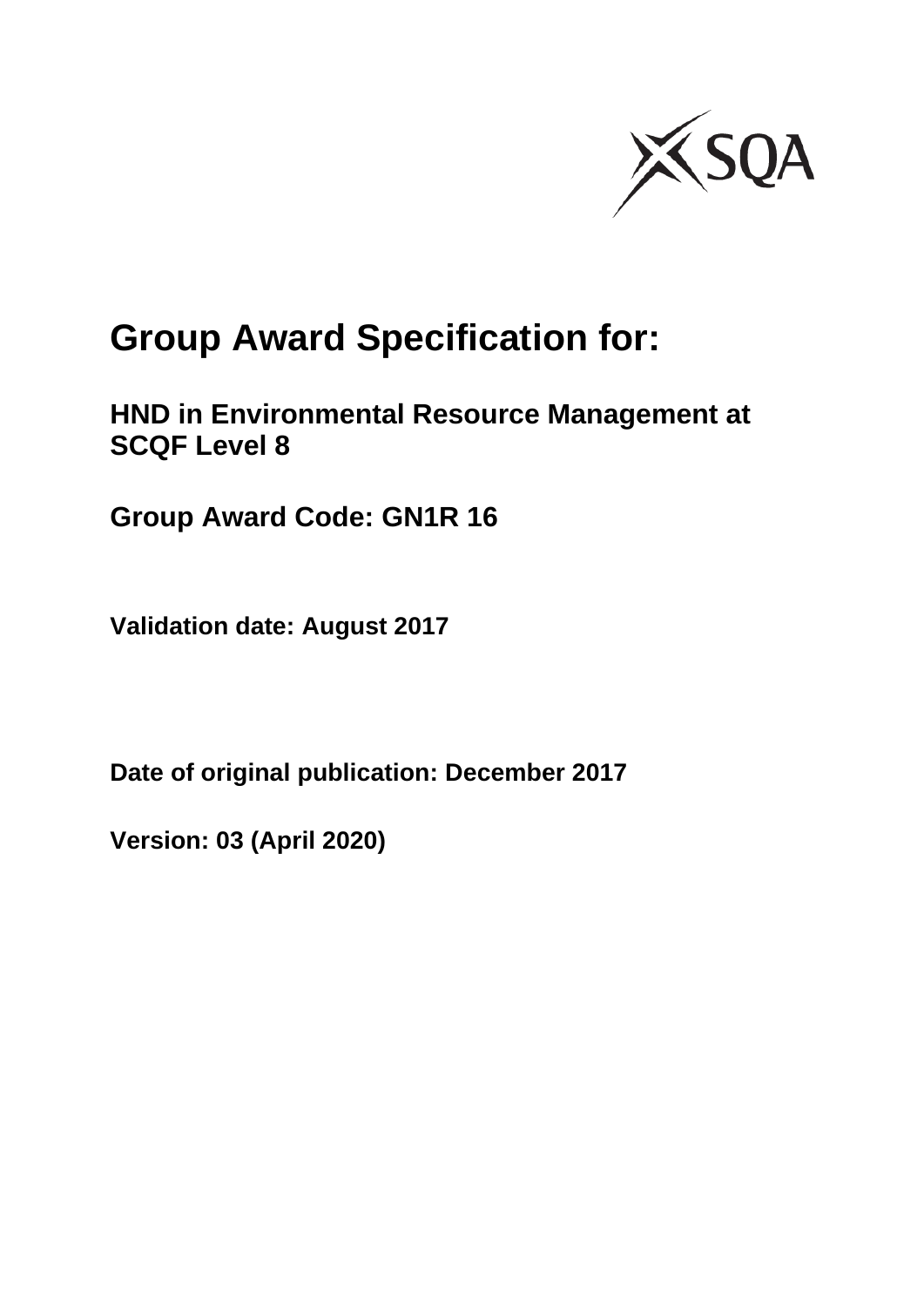### **Contents**

| 2 |     |                                                                              |  |
|---|-----|------------------------------------------------------------------------------|--|
|   | 2.1 |                                                                              |  |
| 3 |     |                                                                              |  |
|   | 3.1 |                                                                              |  |
|   | 3.2 |                                                                              |  |
|   | 3.3 |                                                                              |  |
| 4 |     |                                                                              |  |
|   | 4.1 |                                                                              |  |
| 5 |     |                                                                              |  |
|   | 5.1 |                                                                              |  |
|   | 5.2 | Mapping of National Occupational Standards (NOS) and/or trade body standards |  |
|   |     |                                                                              |  |
|   | 5.3 | Mapping of Core Skills development opportunities across the qualification16  |  |
|   | 5.4 |                                                                              |  |
| 6 |     |                                                                              |  |
|   | 6.1 |                                                                              |  |
|   | 6.2 |                                                                              |  |
|   | 6.3 |                                                                              |  |
|   | 6.4 |                                                                              |  |
|   | 6.5 |                                                                              |  |
| 7 |     |                                                                              |  |
| 8 |     |                                                                              |  |
| 9 |     |                                                                              |  |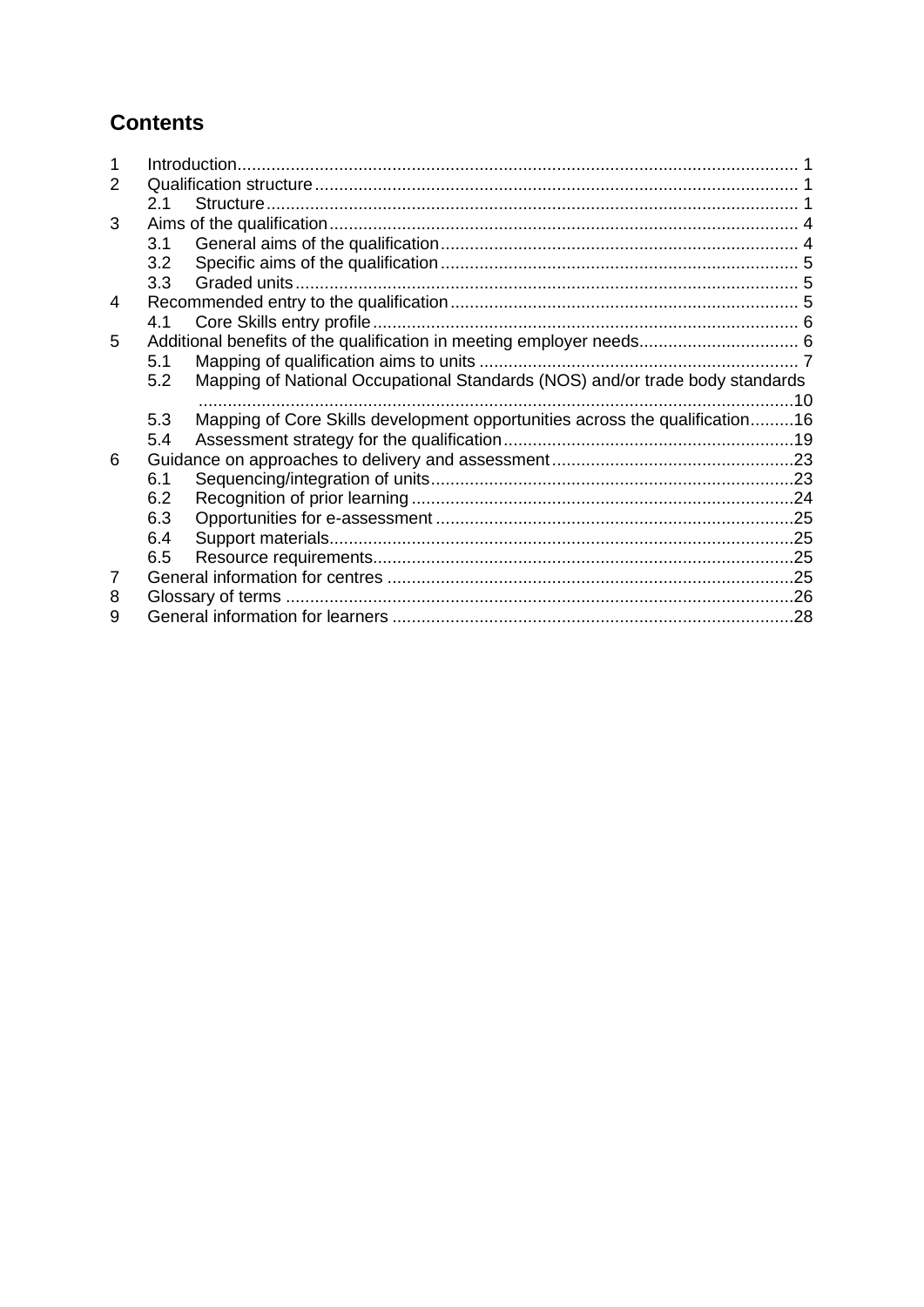# <span id="page-2-0"></span>**1 Introduction**

This document was previously known as the arrangements document. The purpose of this document is to:

- assist centres to implement, deliver and manage the qualification.
- provide a guide for new staff involved in offering the qualification.
- inform course managers teaching staff, assessors, learners, employers and HEIs of the aims and purpose of the qualification.
- provide details of the range of learners the qualification is suitable for and progression opportunities.

The HND in Environmental Resource Management has been developed to provide an up to date and vocationally relevant replacement to the existing HNDs in Environmental Management and Sustainability and Rural Resource Management. The relatively minor change to the HND title (from Rural Resource Management to Environmental Resource Management) provides a more accurate reflection of the range of contexts in which the qualification could be delivered.

Successful completion of the HND will provide learners with the opportunity to seek employment in the resource management and environmental sector, for example as conservation advisor, environmental field centre assistant, environmental management assistant, waste and recycling assistant, or to pursue further studies.

### <span id="page-2-1"></span>**2 Qualification structure**

#### <span id="page-2-2"></span>**2.1 Structure**

The HND in Environmental Resource Management at SCQF level 8 requires the learner to achieve 240 SCQF credit points, consisting of 160 SCQF credit points (20 SQA unit credits) from the mandatory section and the remaining 80 SCQF credit points from the optional sections. The mandatory section contains 64 SCQF credit points at SCQF level 8 and includes an 8 SCQF point SCQF level 7 Graded Unit (1) and two 8 SCQF point SCQF level 8 Graded Units (2 and 3).

| 4 code            | 2 code | Unit title                                                         | <b>SQA</b><br>credit | <b>SCQF</b><br>credit<br>points | <b>SCQF</b><br>level |
|-------------------|--------|--------------------------------------------------------------------|----------------------|---------------------------------|----------------------|
|                   |        | Mandatory units 20 units credits (160 SCQF credit points) required |                      |                                 |                      |
| F430              | 34     | <b>Biodiversity Conservation</b>                                   |                      | 8                               |                      |
| F <sub>3</sub> SJ | 34     | Biology: An Introduction                                           | 1                    | 8                               |                      |
| F <sub>3</sub> SL | 34     | Geology and Geomorphology                                          |                      | 8                               |                      |
| D75X              | 34     | Information Technology: Applications<br>Software 1                 |                      | 8                               |                      |
| HV9V              | 34     | <b>Rural Land Use</b>                                              |                      | 8                               |                      |
| <b>F2G8</b>       | 34     | <b>Environmental Awareness</b>                                     |                      | 8                               |                      |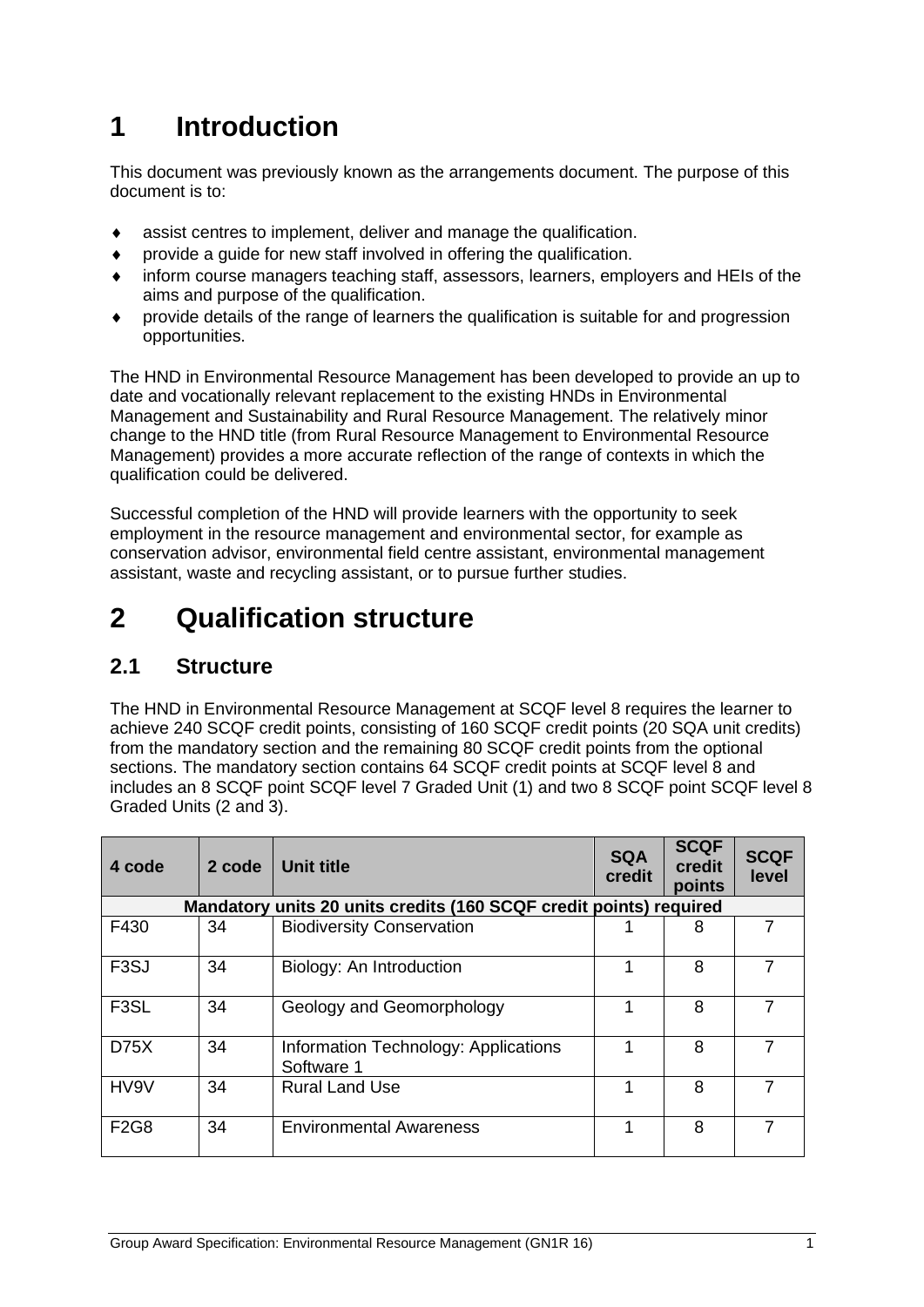| 4 code                        | 2 code | <b>Unit title</b>                                                     | <b>SQA</b><br>credit | <b>SCQF</b><br>credit<br>points | <b>SCQF</b><br>level |
|-------------------------------|--------|-----------------------------------------------------------------------|----------------------|---------------------------------|----------------------|
| F <sub>2</sub> EE             | 34     | Pollution and Waste Management: An<br>Introduction                    | 1                    | 8                               | $\overline{7}$       |
| F4AK                          | 34     | <b>Scottish Rural Development</b>                                     | 1                    | 8                               | $\overline{7}$       |
| <b>H93A</b>                   | 34     | <b>Ecology and Ecosystems</b>                                         | $\mathbf{1}$         | 8                               | $\overline{7}$       |
| J462                          | $34*$  | Economic Issues: An Introduction                                      | 1                    | 8                               | $\overline{7}$       |
| F4BP                          | 34     | Countryside and Environmental<br>Management: Graded Unit 1            | 1                    | 8                               | $\overline{7}$       |
| F6D <sub>0</sub>              | 35     | <b>Environmental Management Systems</b>                               | 1                    | 8                               | 8                    |
| <b>F55S</b>                   | 35     | Waste Management and Pollution<br>Control                             | $\mathbf{1}$         | 8                               | 8                    |
| F3X3                          | 35     | Data Collection and Handling Methods                                  | 1                    | 8                               | 8                    |
| F6CY                          | 35     | <b>Resource Economics</b>                                             | 1                    | 8                               | 8                    |
| F435                          | 35     | <b>Freshwater Environments: Management</b><br>and Protection          | $\mathbf{1}$         | 8                               | 8                    |
| <b>F5T6</b>                   | 35     | Monitoring and Analytical Methods for<br><b>Environmental Science</b> | 1                    | 8                               | 8                    |
| HV9X                          | 35     | <b>Global Climate Systems</b>                                         | 1                    | 8                               | 8                    |
| HW4R                          | 35     | <b>Environmental Resource Management:</b><br><b>Graded Unit 2</b>     | $\mathbf{1}$         | 8                               | 8                    |
| HW4T                          | 35     | <b>Environmental Resource Management:</b><br><b>Graded Unit 3</b>     | $\mathbf{1}$         | 8                               | 8                    |
|                               |        | Optional units 10 unit credits (80 SCQF points) required              |                      |                                 |                      |
| F21J                          | 34     | Chemistry and Physics for Life<br><b>Sciences</b>                     | 1                    | 8                               | $\overline{7}$       |
| <b>H92X</b>                   | 34     | Fundamental Chemistry: Theory and<br><b>Laboratory Skills</b>         | $\overline{2}$       | 16                              | 7                    |
| HV9W                          | 34     | Environmental Chemistry: An<br>Introduction                           | $\mathbf{1}$         | 8                               | $\overline{7}$       |
| F <sub>3</sub> X <sub>2</sub> | 34     | Classification and Identification of<br>Organisms                     | $\mathbf{1}$         | 8                               | $\overline{7}$       |
| <b>F21V</b>                   | 34     | Soil Management                                                       | $\mathbf{1}$         | 8                               | $\overline{7}$       |
| J1BV                          | $34*$  | Business Management: An Introduction                                  | $\mathbf{1}$         | 8                               | $\overline{7}$       |
| F6BK                          | 35     | Rural Socio-Economic Development                                      | 1                    | 8                               | $\overline{7}$       |
| <b>DF82</b>                   | 34     | Quality and Health and Safety Systems<br>in Science Industries        | $\mathbf 1$          | 8                               | $\overline{7}$       |
| F432                          | 34     | <b>Countryside Recreation and Access</b>                              | $\mathbf{1}$         | 8                               | $\overline{7}$       |
| DF4E                          | 34     | Developing Skills for Personal<br>Effectiveness                       | 1                    | 8                               | $\overline{7}$       |
| F502                          | 34     | <b>Geographic Information Systems</b>                                 | 1                    | 8                               | $\overline{7}$       |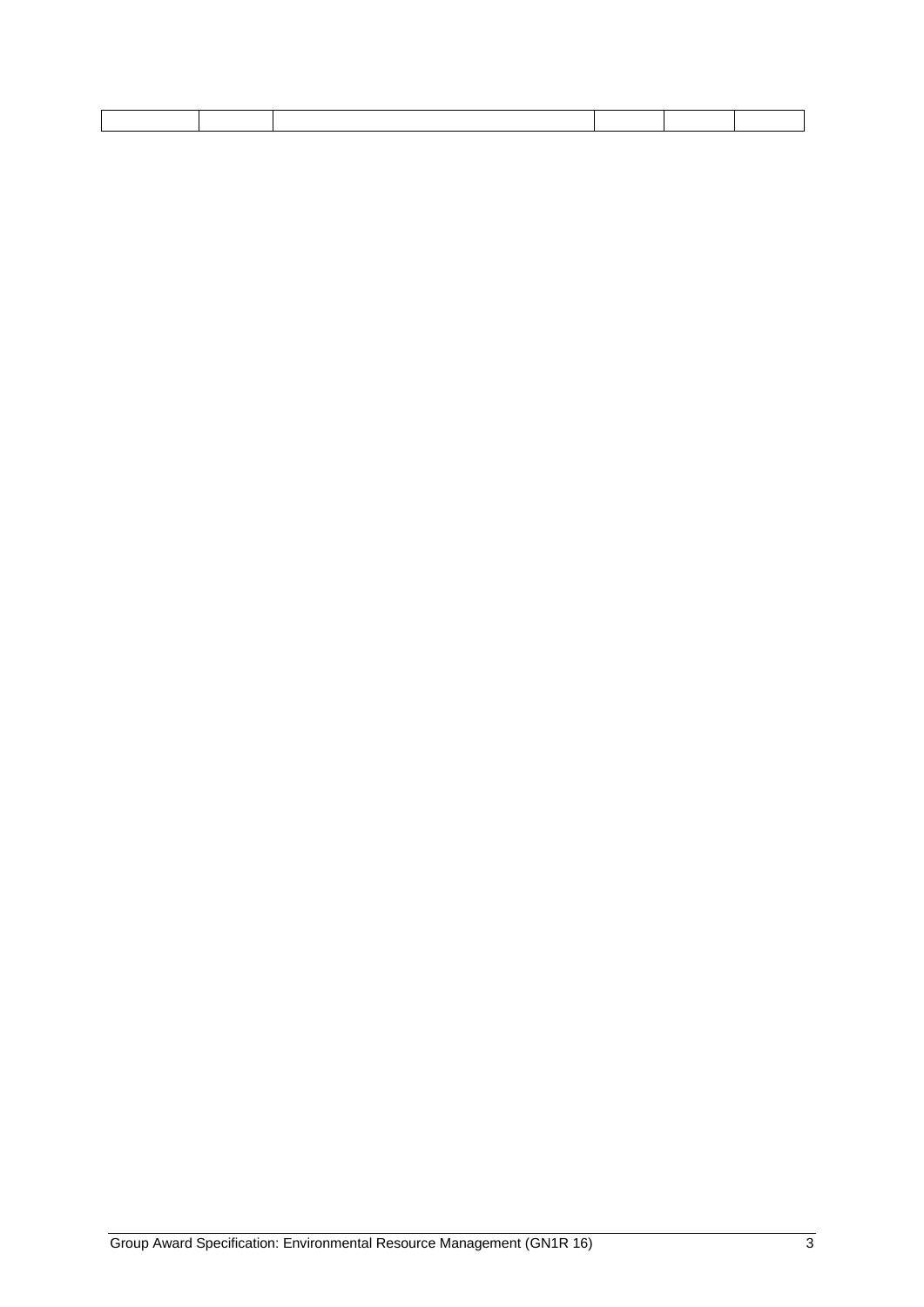| 4 code                        | 2 code | <b>Unit title</b>                                                         | <b>SQA</b><br>credit | <b>SCQF</b><br>credit<br>points | <b>SCQF</b><br>level |
|-------------------------------|--------|---------------------------------------------------------------------------|----------------------|---------------------------------|----------------------|
| <b>F5T5</b>                   | 35     | Environmental Science: An Introduction                                    | 1                    | 8                               | 8                    |
| F6JK                          | 35     | Noise and Radioactivity                                                   | 1                    | 8                               | 8                    |
| F6CS                          | 35     | Reclamation of Degraded Land                                              | 1                    | 8                               | 8                    |
| F6BL                          | 35     | Energy and the Environment                                                | $\mathbf 1$          | 8                               | 8                    |
| F <sub>2</sub> EH             | 35     | <b>Transport Towards a Sustainable</b><br>Future                          | 1                    | 8                               | 8                    |
| F566                          | 35     | Tourism: Sustainability and Rural<br>Communities                          | 1                    | 8                               | 8                    |
| F <sub>3</sub> SM             | 35     | <b>Habitat Management</b>                                                 | 1                    | 8                               | 8                    |
| DP4X                          | 35     | <b>Terrestrial Ecosystems</b>                                             | 1                    | 8                               | 8                    |
| F434                          | 35     | <b>Education for Sustainable</b><br>Development: Principles and Practices | 1                    | 8                               | 8                    |
| F <sub>3</sub> S <sub>S</sub> | 35     | Marine Environments: Management and<br>Protection                         | 1                    | 8                               | 8                    |
| F <sub>2</sub> G <sub>9</sub> | 35     | Farm Scale Renewable Energy                                               | 1                    | 8                               | 8                    |
| F433                          | 35     | <b>Ecological Surveying</b>                                               | 1                    | 8                               | 8                    |

### <span id="page-5-0"></span>**3 Aims of the qualification**

The principal aim of the HND in Environmental Resource Management at SCQF level 8 is to:

 develop learners' knowledge, understanding and skills in relevant sciences and environmental sectors in order to apply these in the protection and sustainable use of the environment and natural resources.

#### <span id="page-5-1"></span>**3.1 General aims of the qualification**

- 1 To provide educational and industry relevant skills based training for potential and current employees in the environment and resource management industries.
- 2 To enable an articulated progression route to higher level of learning from National Certificate to Honours degree.
- 3 To raise levels of awareness, skills and knowledge and encourage a holistic approach to sustainable environmental resource management.
- 4 To develop transferable skills that enable learners to perform and communicate effectively in the workplace.
- 5 To promote adaptability in the learners approach to environmental resource management.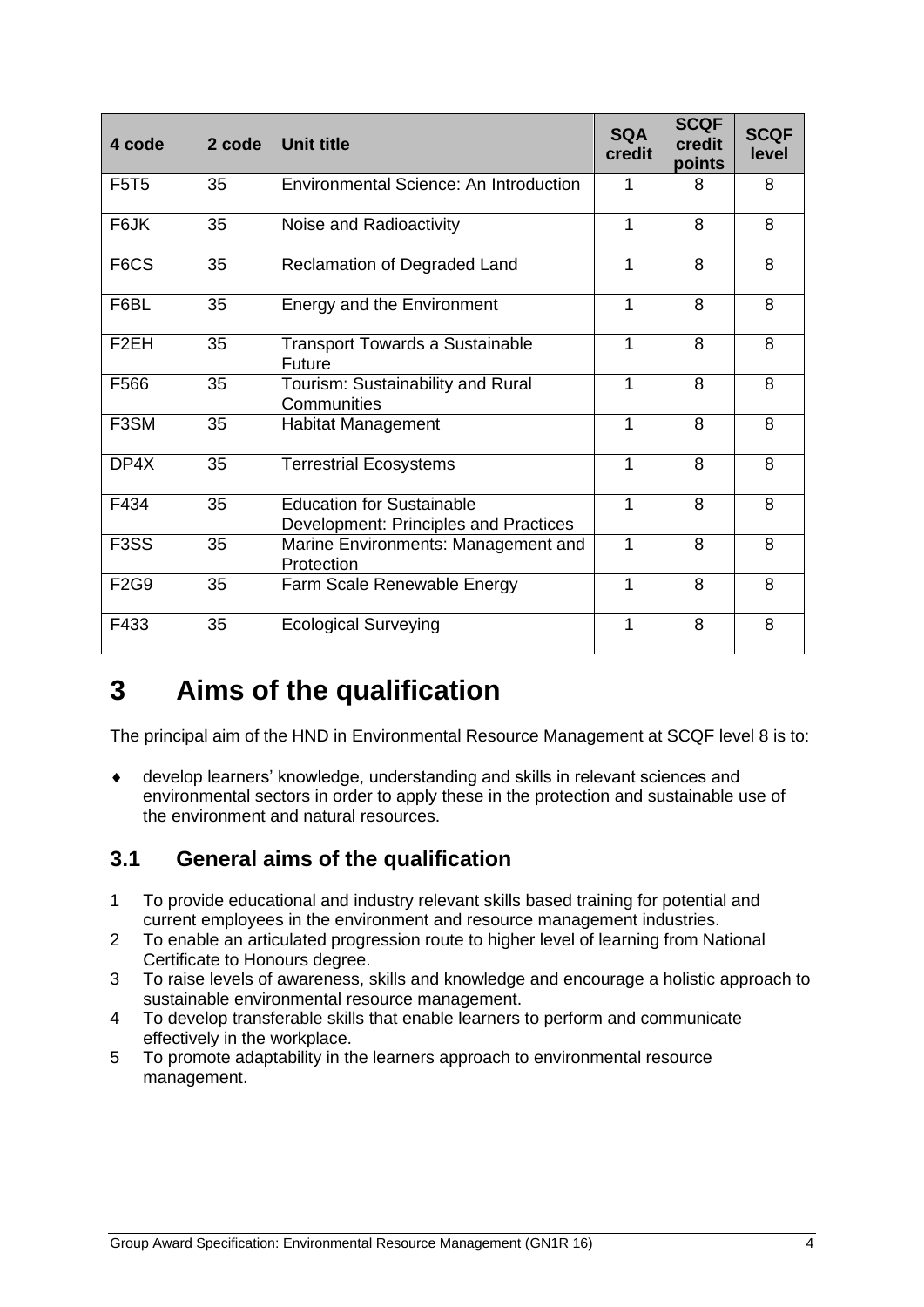### <span id="page-6-0"></span>**3.2 Specific aims of the qualification**

- 6 To increase learners' awareness and understanding of key environmental issues.
- 7 To ensure that learners have a sound understanding of the principles of sustainable development and environmental management.
- 8 To provide a sound understanding of the relevance of environmental science and management principles in addressing environmental issues.
- 9 To produce environmental managers with a sound understanding of environmental impacts and ways of managing and minimising those impacts.
- 10 To develop a range of practical abilities in a variety of environmental contexts.
- 11 To produce environmental resource managers with a sound understanding of relevant scientific, technical, socio-economic and business principles.
- 12 To facilitate progression to degree level education based on a firm foundation of understanding, technical expertise, Core Skills, and an understanding of the multidisciplinary nature of environmental management and managing environmental impacts.

#### <span id="page-6-1"></span>**3.3 Graded units**

The purpose of the graded units is to assess the learner's ability to integrate and apply the knowledge and/or skills gained in the individual units, to demonstrate that they have achieved the principal aims of the group award, and to grade the learner achievement. The graded units will be assessed and a grade of A, B or C will be awarded.

The HND in Environmental Resource Management contains the following graded units:

- Graded Unit 1 is an investigation that takes the form of a project-based case study.
- Graded Unit 2 takes the form of a project based investigation.
- Graded Unit 3 is an exam based unit.

The project graded units will develop the learners' planning, practical, scientific, research and reporting skills. The examination-based graded unit will help prepare learners for degreelevel studies.

### <span id="page-6-2"></span>**4 Recommended entry to the qualification**

Entry to this qualification is at the discretion of the centre. The following information on prior knowledge, skills, experience or qualifications that provide suitable preparation for this qualification has been provided by the Qualification Design Team as guidance only.

Learners would benefit from having attained the skills, knowledge and understanding required by one or more of the following or equivalent qualifications and/or experience:

- Two SQA Highers (SCQF level 6) together with three National courses (to include one science or geography).
- An appropriate group of National Units at SCQF level 5/6. These may include: *Trees in the Environment, Investigating Animal Wildlife, Wildlife Conservation 1* and *The Physical Landscape of Scotland., Managing an Environmental Area, Sustainable Lifestyles*.
- Appropriate vocational qualification such as an SVQ/NVQ at level 3 in a relevant subject, for example, Countryside Skills.
- Other combinations of National Qualifications, vocational qualifications and qualifications from other awarding bodies may be acceptable at equivalent SCQF levels.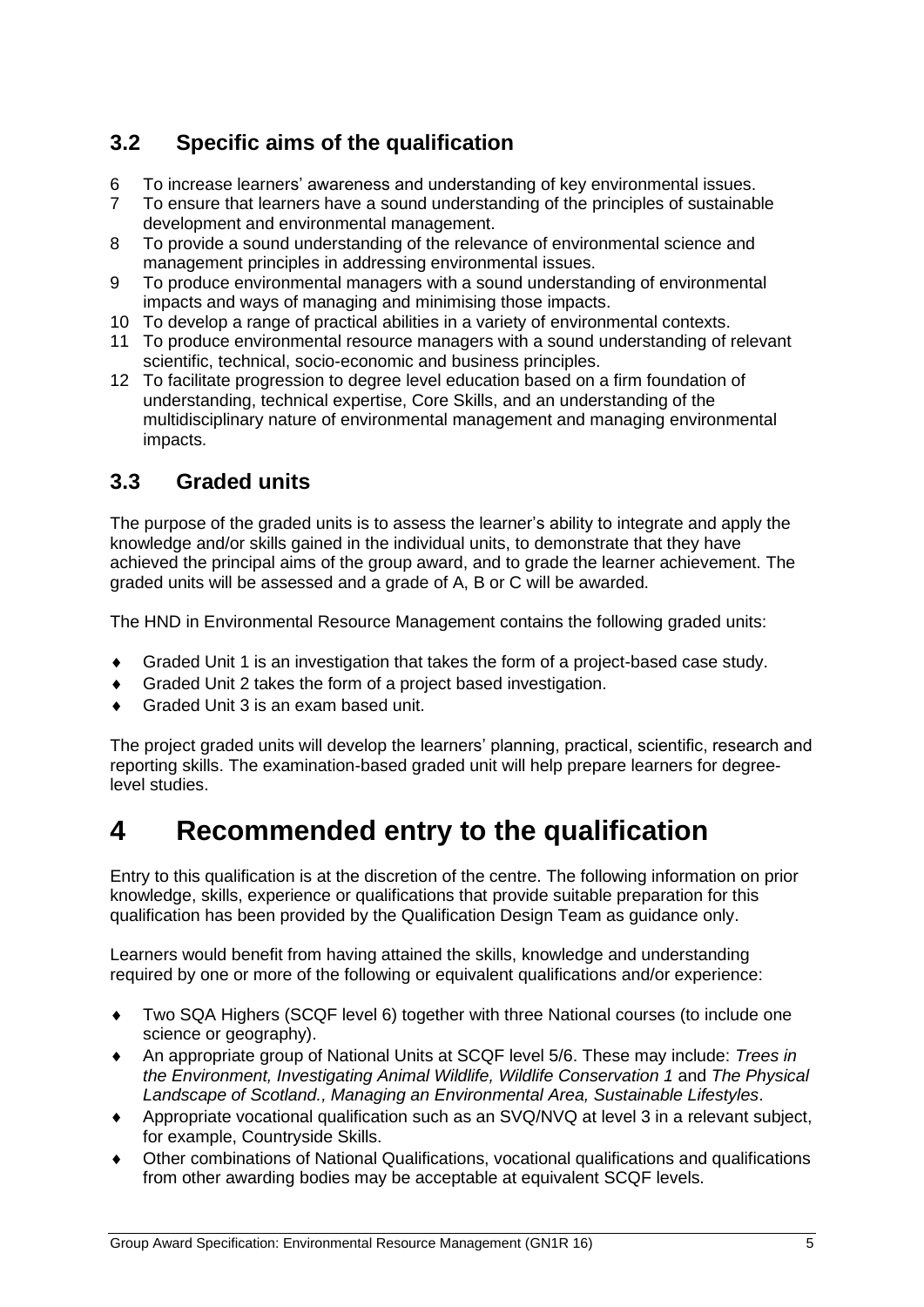### <span id="page-7-0"></span>**4.1 Core Skills entry profile**

The Core Skill entry profile provides a summary of the associated assessment activities that exemplify why a particular level has been recommended for this qualification. The information would be used to identify if additional learning support needs to be put in place for learners whose Core Skills profile is below the recommended entry level or whether learners should be encouraged to do an alternative level or learning programme.

| <b>Core Skill</b>                                 | <b>Recommended</b><br><b>SCQF entry</b><br>profile | <b>Associated assessment activities</b>                                                    |
|---------------------------------------------------|----------------------------------------------------|--------------------------------------------------------------------------------------------|
| Communication                                     | <b>SCQF level 5</b>                                | Reports; extended response<br>questions; presentations                                     |
| <b>Numeracy</b>                                   | <b>SCQF</b> level 4                                | Statistics and analysis; scientific<br>calculations; graphical presentation of<br>findings |
| Information and Communication<br>Technology (ICT) | <b>SCQF level 5</b>                                | Collecting, collating and presenting<br>evidence/data; presentations/ reports              |
| Problem Solving                                   | <b>SCQF level 4</b>                                | Practical activities in real life<br>environments/project work                             |
| <b>Working with Others</b>                        | <b>SCQF level 4</b>                                | Group working; practical work.                                                             |

### <span id="page-7-1"></span>**5 Additional benefits of the qualification in meeting employer needs**

This qualification was designed to meet a specific purpose and what follows are details on how that purpose has been met through mapping of the units to the aims of the qualification. Through meeting the aims, additional value has been achieved by linking the unit standards with those defined in national occupational standards and/or trade/professional body requirements. In addition, significant opportunities exist for learners to develop the more generic skill, known as Core Skills through doing this qualification.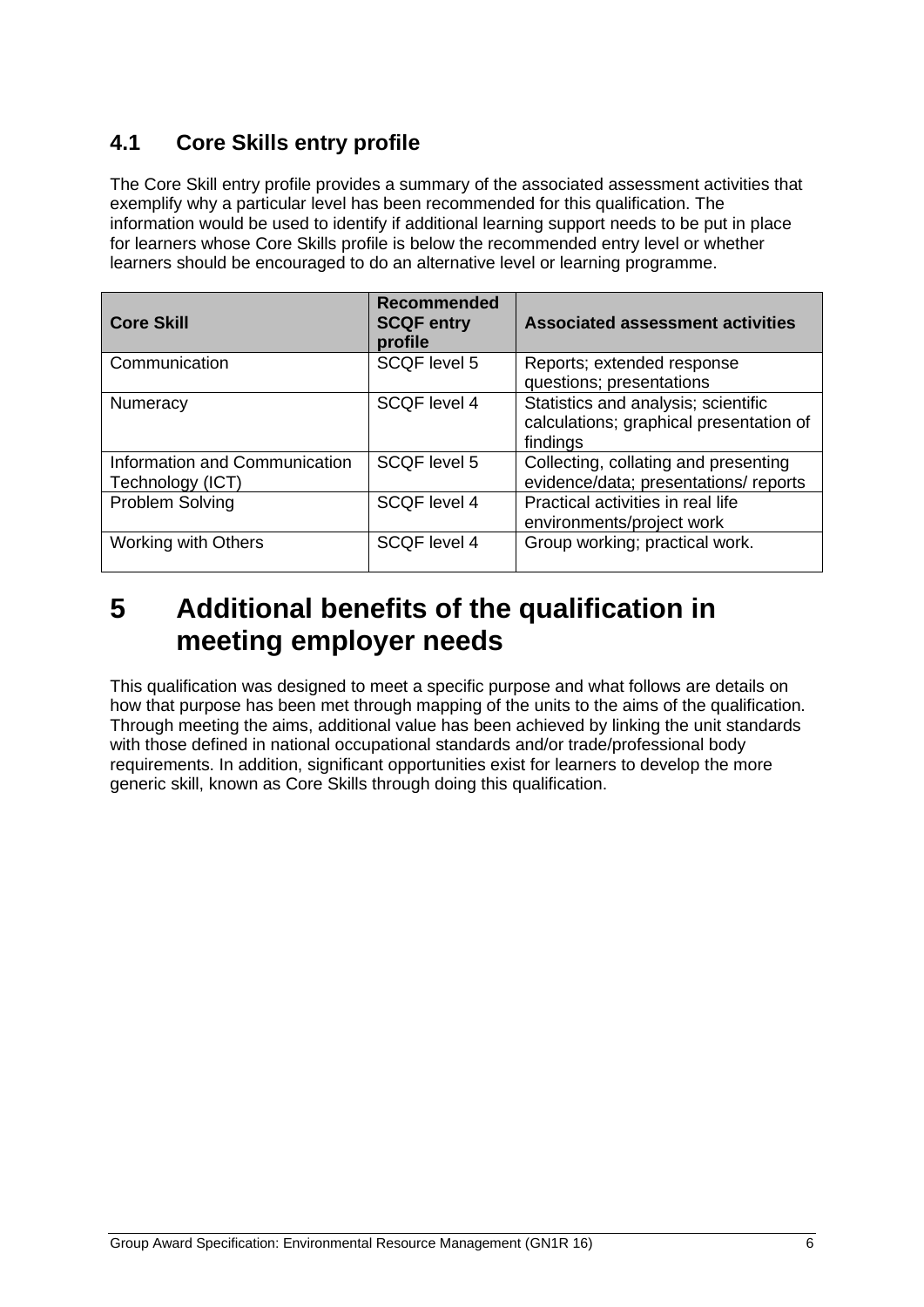### **5.1 Mapping of qualification aims to units**

<span id="page-8-0"></span>

| Code                                | <b>Unit title</b>                                            |             |                | <b>General aims</b> |                           |                 |                |                           |                           | <b>Specific aims</b> |         |         |         |
|-------------------------------------|--------------------------------------------------------------|-------------|----------------|---------------------|---------------------------|-----------------|----------------|---------------------------|---------------------------|----------------------|---------|---------|---------|
|                                     |                                                              | $\mathbf 1$ | $\overline{2}$ | 3                   | 4                         | $5\phantom{.0}$ | $6\phantom{1}$ | $\overline{7}$            | 8                         | 9                    | 10      | 11      | 12      |
| F430<br>34                          | <b>Biodiversity Conservation</b>                             | $\sf X$     | $\sf X$        | X                   |                           | X               | X              |                           |                           | X                    |         | $\sf X$ | X       |
| F <sub>3</sub> SJ<br>34             | Biology: An Introduction                                     | $\sf X$     | X              |                     |                           |                 |                |                           | X                         |                      |         | $\sf X$ | $\sf X$ |
| F <sub>3</sub> SL<br>34             | Geology and<br>Geomorphology                                 | $\sf X$     | $\sf X$        |                     |                           |                 |                | X                         | $\boldsymbol{\mathsf{X}}$ |                      | $\sf X$ | $\sf X$ | X       |
| D75X<br>34                          | Information Technology:<br><b>Applications Software 1</b>    | $\sf X$     | X              |                     | $\mathsf{X}$              |                 |                |                           |                           |                      | X       |         | $\sf X$ |
| HV9V<br>34                          | <b>Rural Land Use</b>                                        | X           | $\sf X$        | $\sf X$             |                           | X               | $\sf X$        |                           |                           |                      |         | $\sf X$ | $\sf X$ |
| F2G8<br>34                          | <b>Environmental Awareness</b>                               | $\sf X$     | $\sf X$        | $\sf X$             |                           | X               | X              | X                         |                           | $\sf X$              |         | $\sf X$ | X       |
| F <sub>2</sub> EE<br>34             | <b>Pollution and Waste</b><br>Management: An<br>Introduction | X           | $\sf X$        | X                   |                           |                 | $\sf X$        | $\boldsymbol{\mathsf{X}}$ | $\boldsymbol{\mathsf{X}}$ | $\sf X$              |         | $\sf X$ | $\sf X$ |
| F4AK<br>34                          | <b>Scottish Rural</b><br>Development                         | $\sf X$     | $\sf X$        | $\sf X$             |                           | $\sf X$         |                | $\boldsymbol{\mathsf{X}}$ |                           |                      |         | $\sf X$ | X       |
| <b>H93A</b><br>34                   | <b>Ecology and Ecosystems</b>                                | $\sf X$     | X              |                     |                           |                 |                |                           | $\boldsymbol{\mathsf{X}}$ |                      | $\sf X$ | $\sf X$ | $\sf X$ |
| <b>F7J8</b><br>34                   | Economic Issues: An<br>Introduction                          | $\sf X$     | $\sf X$        | $\sf X$             |                           |                 |                | $\boldsymbol{\mathsf{X}}$ |                           |                      |         | $\sf X$ | $\sf X$ |
| F6D0<br>35                          | Environmental<br><b>Management Systems</b>                   | $\sf X$     | X              | X                   |                           | $\sf X$         | X              | X                         | X                         | $\sf X$              |         | $\sf X$ | X       |
| <b>F55S</b><br>35                   | Waste Management and<br><b>Pollution Control</b>             | $\sf X$     | X              | X                   |                           |                 | X              | X                         | X                         | X                    |         | $\sf X$ | X       |
| F <sub>3</sub> X <sub>3</sub><br>35 | Data Collection and<br><b>Handling Methods</b>               | $\sf X$     | $\sf X$        |                     | $\boldsymbol{\mathsf{X}}$ |                 |                |                           |                           |                      | $\sf X$ |         | X       |
| F6CY<br>35                          | <b>Resource Economics</b>                                    | $\sf X$     | X              |                     | $\boldsymbol{\mathsf{X}}$ |                 |                | X                         |                           |                      |         |         | X       |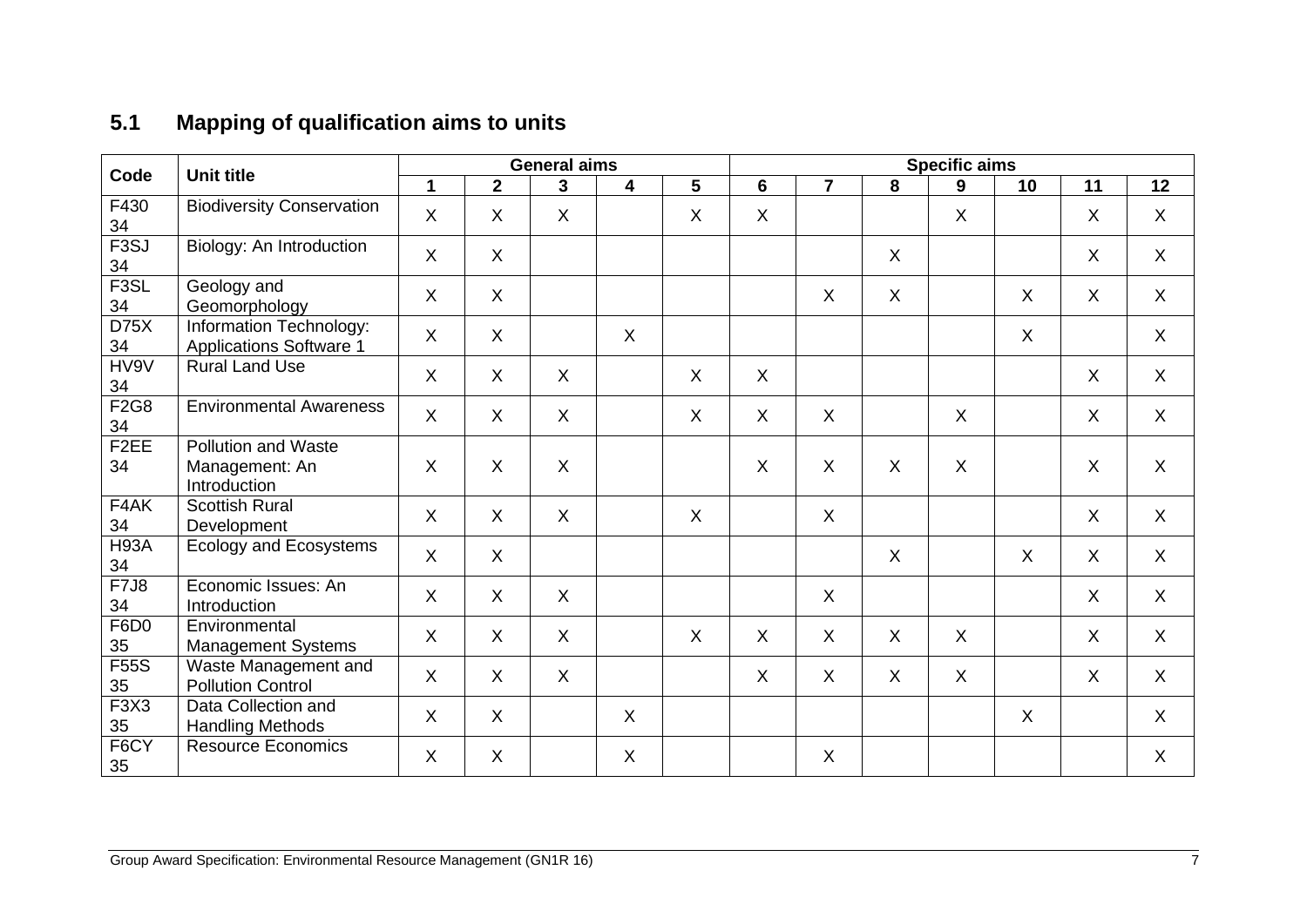| Code                    | <b>Unit title</b>                                                        |             |                | <b>General aims</b> |                         |                 |         |                |                           | <b>Specific aims</b> |         |         |         |
|-------------------------|--------------------------------------------------------------------------|-------------|----------------|---------------------|-------------------------|-----------------|---------|----------------|---------------------------|----------------------|---------|---------|---------|
|                         |                                                                          | $\mathbf 1$ | 2 <sup>1</sup> | $\mathbf{3}$        | $\overline{\mathbf{4}}$ | $5\phantom{.0}$ | 6       | $\overline{7}$ | 8                         | 9                    | 10      | 11      | 12      |
| F435<br>35              | <b>Freshwater Environments:</b><br>Management and<br>Protection          | X           | X              | $\times$            |                         | X               | X       |                | $\mathsf{X}$              | X                    | $\sf X$ | $\sf X$ | X       |
| <b>F5T6</b><br>35       | Monitoring and Analytical<br>Methods for<br><b>Environmental Science</b> | X           | X              |                     | X                       |                 | X       |                | X                         | $\sf X$              | X       | $\sf X$ | X       |
| HV9X<br>35              | <b>Global Climate Systems</b>                                            | X           | X              | $\sf X$             |                         |                 | X       | $\mathsf{X}$   | $\mathsf{X}$              |                      |         | $\sf X$ | X       |
| F21J<br>34              | Chemistry and Physics for<br>Life Sciences                               | X           | $\mathsf{X}$   |                     |                         |                 |         |                | X                         |                      | X       | $\sf X$ | X       |
| <b>H92X</b><br>34       | Fundamental Chemistry:<br>Theory and Laboratory<br><b>Skills</b>         | X           | X              |                     |                         |                 |         |                | $\boldsymbol{\mathsf{X}}$ |                      | $\sf X$ | $\sf X$ | X       |
| HV9W<br>34              | <b>Environmental Chemistry:</b><br>An Introduction                       | $\sf X$     | $\mathsf{X}$   | $\sf X$             |                         |                 | $\sf X$ |                | X                         |                      | $\sf X$ | $\sf X$ | X       |
| F3X2<br>34              | Classification and<br>Identification of Organisms                        | X           | $\mathsf{X}$   |                     |                         |                 |         |                |                           |                      | $\sf X$ | $\sf X$ | $\sf X$ |
| F21V<br>34              | Soil Management                                                          | $\sf X$     | $\mathsf{X}$   | $\sf X$             |                         |                 | X       |                | X                         |                      |         | $\sf X$ | $\sf X$ |
| F <sub>1</sub> RJ<br>34 | <b>Business Management:</b><br>An Introduction                           | X           | $\mathsf{X}$   |                     | $\sf X$                 | $\sf X$         | X       |                |                           |                      |         | $\sf X$ | X       |
| F6BK<br>35              | <b>Rural Socio-Economic</b><br>Development                               | X           | $\sf X$        | $\sf X$             |                         | X               | $\sf X$ | $\sf X$        |                           |                      |         | $\sf X$ | $\sf X$ |
| <b>DF82</b><br>34       | Quality and Health and<br><b>Safety Systems in Science</b><br>Industries | X           | $\sf X$        |                     | $\sf X$                 | X               |         |                |                           | $\sf X$              |         |         | $\sf X$ |
| F432<br>34              | <b>Countryside Recreation</b><br>and Access                              | $\sf X$     | $\mathsf{X}$   | $\sf X$             |                         |                 | $\sf X$ |                |                           |                      |         | $\sf X$ | $\sf X$ |
| DF4E<br>34              | Developing Skills for<br><b>Personal Effectiveness</b>                   | X           | $\mathsf{X}$   |                     | X                       |                 |         |                |                           |                      | $\sf X$ |         | X       |
| F502<br>34              | Geographic Information<br>Systems                                        | $\sf X$     | X              |                     | X                       |                 |         |                | $\sf X$                   |                      | $\sf X$ | $\sf X$ | $\sf X$ |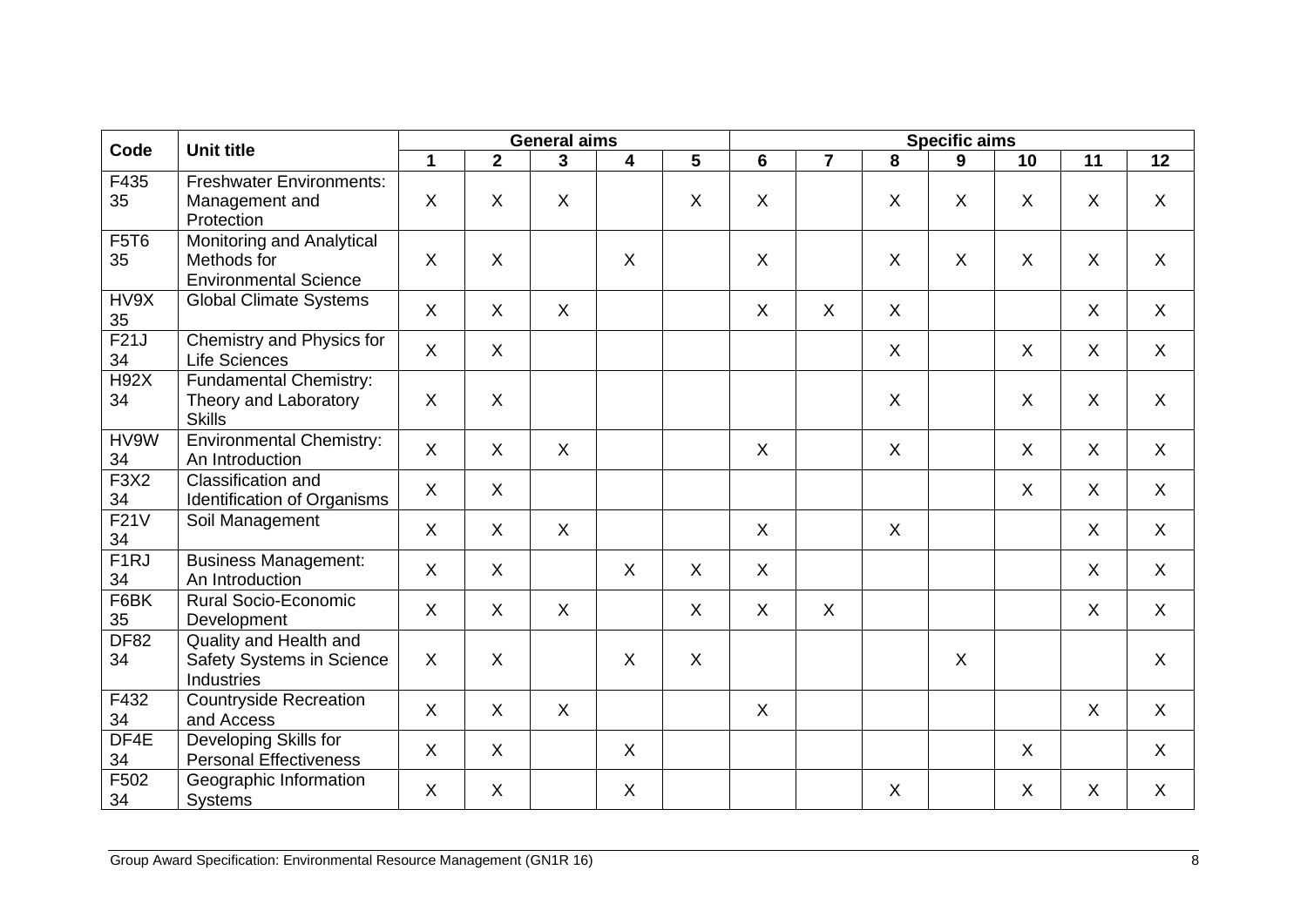| Code                    | <b>Unit title</b>                                                                  |             |              | <b>General aims</b> |   |                |         |                           |                           | <b>Specific aims</b> |         |                           |         |
|-------------------------|------------------------------------------------------------------------------------|-------------|--------------|---------------------|---|----------------|---------|---------------------------|---------------------------|----------------------|---------|---------------------------|---------|
|                         |                                                                                    | $\mathbf 1$ | $\mathbf{2}$ | 3                   | 4 | $5\phantom{1}$ | 6       | $\overline{7}$            | 8                         | 9                    | 10      | 11                        | 12      |
| <b>F5T5</b><br>35       | <b>Environmental Science:</b><br>An Introduction                                   | $\sf X$     | X            | X                   |   | X              | $\sf X$ |                           | $\sf X$                   | X                    | X       | X                         | X       |
| F6JK<br>35              | Noise and Radioactivity                                                            | $\sf X$     | X            | X                   |   |                | $\sf X$ |                           | X                         |                      |         | X                         | X       |
| F6CS<br>35              | <b>Reclamation of Degraded</b><br>Land                                             | $\sf X$     | $\sf X$      | $\times$            |   | $\sf X$        | $\sf X$ |                           | $\sf X$                   | $\sf X$              |         | $\sf X$                   | $\sf X$ |
| F6BL<br>35              | Energy and the<br>Environment                                                      | X           | X            | X                   |   |                | X       | X                         |                           |                      |         | X                         | X       |
| F <sub>2</sub> EH<br>35 | <b>Transport Towards a</b><br><b>Sustainable Future</b>                            | X           | $\mathsf{X}$ | X                   |   | $\sf X$        | X       | X                         |                           | $\sf X$              |         | X                         | X       |
| F566<br>35              | Tourism: Sustainability<br>and Rural Communities                                   | X           | X            | X                   |   | X              |         | $\boldsymbol{\mathsf{X}}$ |                           |                      | X       | $\sf X$                   | X       |
| F3SM<br>35              | Habitat Management                                                                 | X           | X            |                     |   | X              | $\sf X$ |                           | $\sf X$                   |                      | $\sf X$ | $\sf X$                   | X       |
| DP4X<br>35              | <b>Terrestrial Ecosystems</b>                                                      | $\sf X$     | $\mathsf{X}$ |                     |   |                |         |                           | $\boldsymbol{\mathsf{X}}$ |                      | $\sf X$ | X                         | $\sf X$ |
| F434<br>35              | <b>Education for Sustainable</b><br><b>Development: Principles</b><br>and Practice | $\sf X$     | X            | X                   | X | X              | $\sf X$ | X                         |                           |                      | X       | X                         | $\sf X$ |
| F <sub>3</sub> SS<br>35 | <b>Marine Environments:</b><br>Management and<br>Protection                        | X           | X            |                     |   | X              | $\sf X$ |                           | X                         |                      |         | X                         | $\sf X$ |
| <b>F2G9</b><br>35       | Farm Scale Renewable<br>Energy                                                     | $\sf X$     | $\mathsf{X}$ |                     |   | $\sf X$        |         |                           |                           |                      |         | $\boldsymbol{\mathsf{X}}$ | $\sf X$ |
| F433<br>35              | <b>Ecological Surveying</b>                                                        | X           | X            |                     | X |                |         |                           | X                         |                      | X       | $\sf X$                   | X       |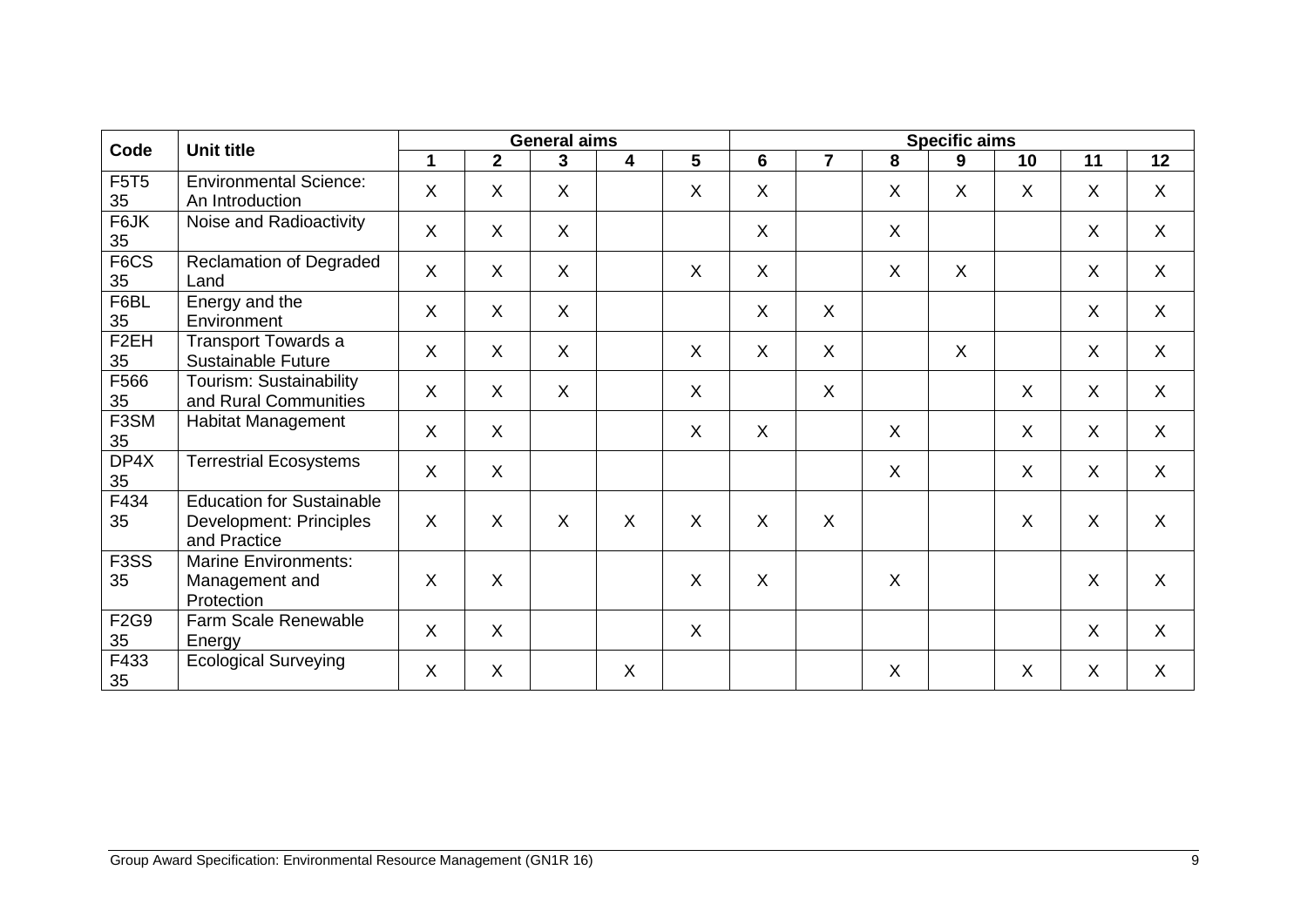### **5.2 Mapping of National Occupational Standards (NOS) and/or trade body standards**

<span id="page-11-0"></span>

| Code                    | <b>Unit title</b>                                            |                 | <b>National Occupational Standard</b> |                          |         |                           |                           |                  |             |         |                  |                           |      |                  |                  |           |                       |
|-------------------------|--------------------------------------------------------------|-----------------|---------------------------------------|--------------------------|---------|---------------------------|---------------------------|------------------|-------------|---------|------------------|---------------------------|------|------------------|------------------|-----------|-----------------------|
|                         |                                                              | CS <sub>2</sub> | CS <sub>23</sub>                      | $\overline{\text{CS27}}$ | CS36    | CS39                      | $\overline{\text{CS}40}$  | CS <sub>42</sub> | <b>CS70</b> | Em15    | EnC <sub>1</sub> | EnC3                      | EnC4 | EnC <sub>5</sub> | EnC <sub>8</sub> | EnC1<br>5 | ENC <sub>3</sub><br>3 |
| F430<br>34              | <b>Biodiversity</b><br>Conservation                          |                 |                                       |                          |         |                           | $\boldsymbol{\mathsf{X}}$ |                  |             | X       |                  |                           |      |                  |                  |           |                       |
| F <sub>3</sub> SJ<br>34 | Biology: An Introduction                                     |                 |                                       |                          |         |                           |                           |                  |             |         |                  |                           |      |                  | X                |           | $\sf X$               |
| F3SL<br>34              | Geology and<br>Geomorphology                                 | X               |                                       |                          |         |                           |                           |                  |             |         | X                |                           |      |                  |                  |           |                       |
| D75X<br>34              | Information Technology:<br><b>Applications Software 1</b>    |                 |                                       | X                        |         | X                         |                           |                  |             |         |                  | X                         |      | X                |                  |           |                       |
| HV9V<br>34              | <b>Rural Land Use</b>                                        |                 |                                       |                          | $\sf X$ | $\boldsymbol{\mathsf{X}}$ | $\boldsymbol{\mathsf{X}}$ | X                | X           |         | X                | $\boldsymbol{\mathsf{X}}$ |      |                  |                  | $\sf X$   |                       |
| <b>F2G8</b><br>34       | Environmental<br>Awareness                                   |                 | $\sf X$                               | $\sf X$                  |         |                           |                           |                  | $\sf X$     | $\sf X$ |                  |                           |      |                  |                  |           |                       |
| F <sub>2</sub> EE<br>34 | <b>Pollution and Waste</b><br>Management: An<br>Introduction |                 | X                                     | X                        |         | X                         |                           |                  |             | X       |                  |                           |      |                  |                  |           |                       |
| F4AK<br>34              | <b>Scottish Rural</b><br>Development                         |                 |                                       |                          |         |                           | X                         | X                | X           |         | $\sf X$          |                           |      |                  |                  | $\sf X$   |                       |
| <b>H93A</b><br>34       | Ecology and Ecosystems                                       | $\sf X$         |                                       |                          | $\sf X$ | X                         |                           |                  |             |         |                  | $\sf X$                   | X    |                  | $\sf X$          |           | $\mathsf{X}$          |
| <b>F7J8</b><br>34       | Economic Issues: An<br>Introduction                          |                 |                                       |                          |         |                           |                           |                  |             |         |                  |                           |      |                  |                  |           |                       |
| F6D <sub>0</sub><br>35  | Environmental<br><b>Management Systems</b>                   |                 | $\sf X$                               | $\sf X$                  |         |                           | $\sf X$                   |                  |             | X       |                  |                           |      |                  |                  |           |                       |
| <b>F55S</b><br>35       | Waste Management and<br><b>Pollution Control</b>             | X               | X                                     | X                        |         | X                         |                           |                  |             | X       |                  | X                         |      |                  |                  |           |                       |
| F3X3<br>35              | Data Collection and<br><b>Handling Methods</b>               |                 |                                       |                          |         | X                         | X                         | X                |             |         |                  | $\sf X$                   |      | X                |                  |           |                       |
| F6CY                    | <b>Resource Economics</b>                                    |                 |                                       |                          |         |                           |                           |                  |             | $\sf X$ |                  |                           |      |                  |                  |           |                       |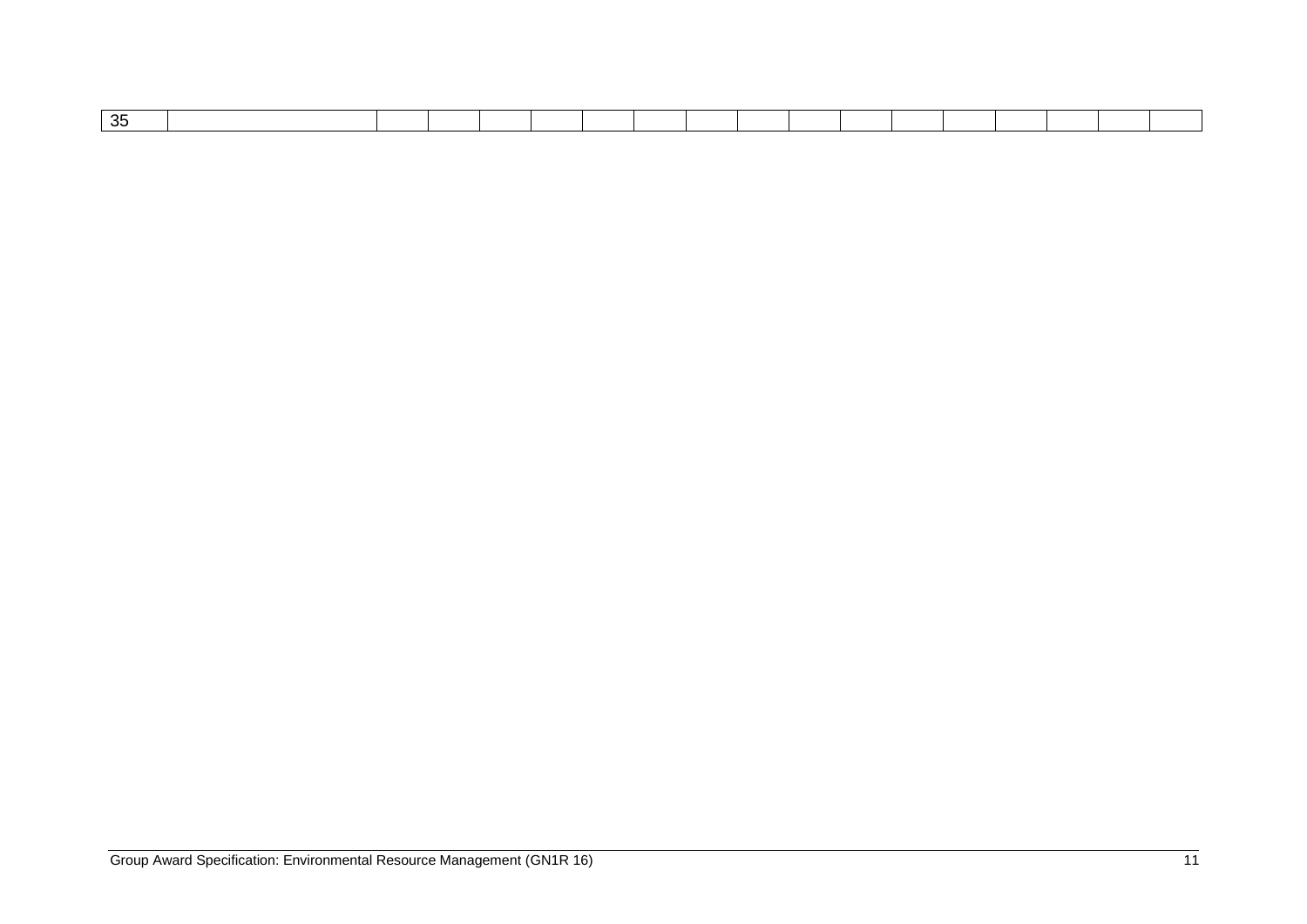| Code              | <b>Unit title</b>                                                        |                           | <b>National Occupational Standard</b> |             |              |             |             |                          |              |      |                  |          |         |                  |                  |                       |                       |
|-------------------|--------------------------------------------------------------------------|---------------------------|---------------------------------------|-------------|--------------|-------------|-------------|--------------------------|--------------|------|------------------|----------|---------|------------------|------------------|-----------------------|-----------------------|
|                   |                                                                          | CS <sub>2</sub>           | CS <sub>23</sub>                      | <b>CS27</b> | CS36         | <b>CS39</b> | <b>CS40</b> | $\overline{\text{CS}42}$ | <b>CS70</b>  | Em15 | EnC <sub>1</sub> | EnC3     | EnC4    | EnC <sub>5</sub> | EnC <sub>8</sub> | EnC <sub>1</sub><br>5 | ENC <sub>3</sub><br>3 |
| F435<br>35        | Freshwater<br>Environments:<br>Management and<br>Protection              | X                         | X                                     |             | $\mathsf{X}$ | X           | $\sf X$     | X                        |              | X    | $\sf X$          | $\times$ | $\sf X$ |                  | $\times$         | $\sf X$               | X                     |
| <b>F5T6</b><br>35 | Monitoring and Analytical<br>Methods for<br><b>Environmental Science</b> | $\sf X$                   |                                       | X           |              |             | X           | X                        |              |      |                  | X        | $\sf X$ | X                |                  |                       |                       |
| HV9X<br>35        | <b>Global Climate Systems</b>                                            |                           | X                                     |             |              |             |             |                          |              | X    |                  |          |         | X                |                  | X                     |                       |
| F21J<br>34        | <b>Chemistry and Physics</b><br>for Life Sciences                        | X                         |                                       |             |              | X           |             |                          |              |      |                  | X        |         | X                |                  |                       |                       |
| <b>H92X</b><br>34 | Fundamental Chemistry:<br>Theory and Laboratory<br><b>Skills</b>         | $\boldsymbol{\mathsf{X}}$ |                                       |             |              | X           |             |                          |              |      |                  | X        |         | $\sf X$          |                  |                       |                       |
| HV9<br>W 34       | Environmental<br>Chemistry: An<br>Introduction                           | X                         | X                                     |             |              | X           |             | X                        |              |      |                  | X        |         | $\sf X$          |                  |                       |                       |
| <b>F3X2</b><br>34 | Classification and<br>Identification of<br>Organisms                     | X                         |                                       |             | X            | X           |             |                          |              |      | X                | X        | $\sf X$ |                  | X                |                       | $\sf X$               |
| F21V<br>34        | Soil Management                                                          |                           | X                                     |             | $\mathsf{X}$ | X           |             | X                        |              |      |                  | $\sf X$  |         |                  |                  |                       |                       |
| F1RJ<br>34        | Business Management:<br>An Introduction                                  |                           |                                       | X           |              |             |             | $\sf X$                  | $\mathsf{X}$ |      |                  |          |         |                  |                  |                       |                       |
| F6BK<br>35        | <b>Rural Socio-Economic</b><br>Development                               |                           |                                       |             |              |             | X           | X                        | $\mathsf{X}$ |      | $\sf X$          |          |         |                  |                  |                       |                       |
| <b>DF82</b><br>34 | Quality and Health and<br>Safety Systems in<br><b>Science Industries</b> | $\boldsymbol{\mathsf{X}}$ |                                       |             |              |             |             | X                        |              | X    |                  |          |         |                  |                  |                       |                       |
| F432<br>34        | <b>Countryside Recreation</b><br>and Access                              |                           | X                                     |             |              | X           | X           | Χ                        | X            |      | X                | X        | $\sf X$ |                  |                  |                       |                       |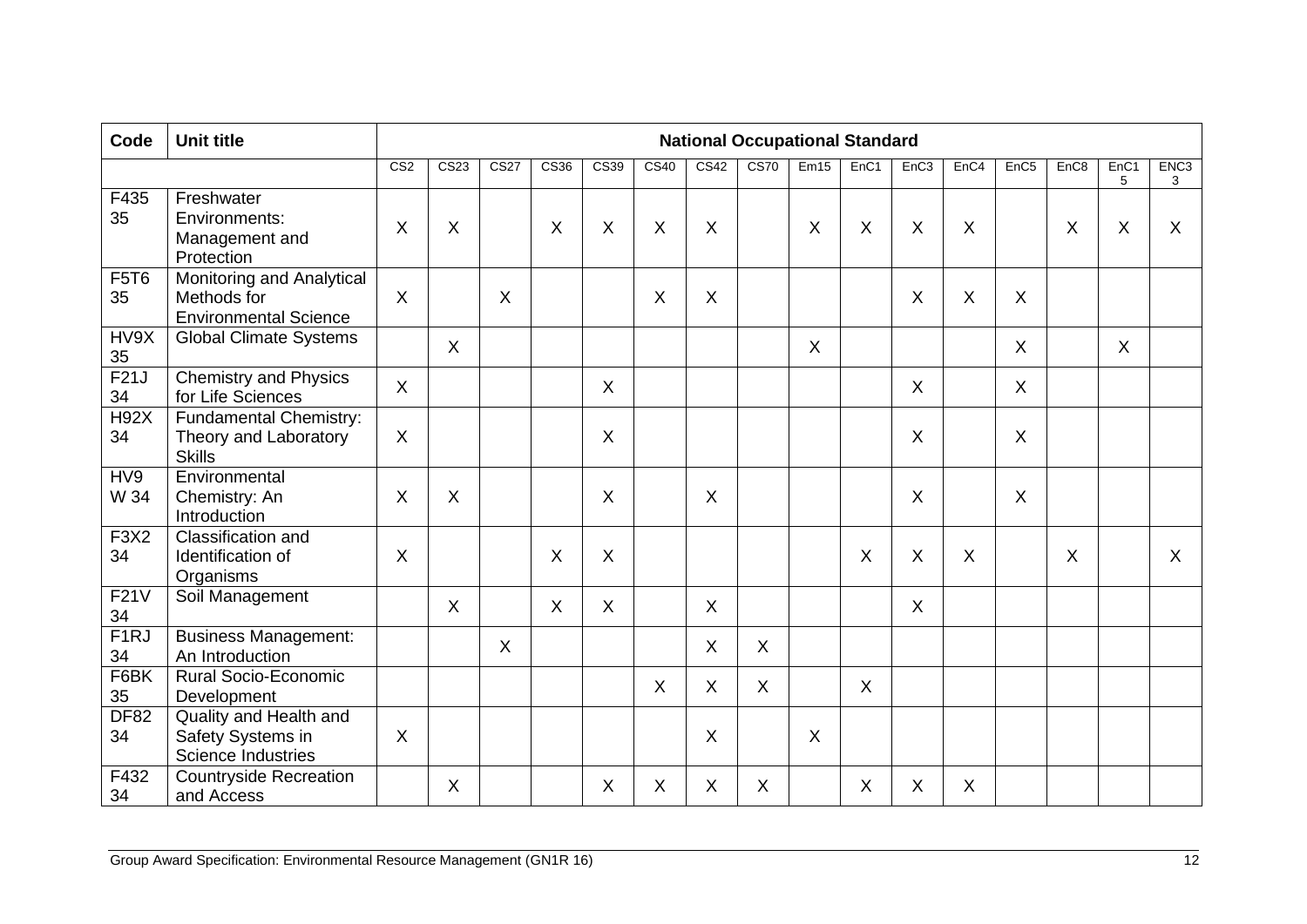| Code                    | <b>Unit title</b>                                                                     | <b>National Occupational Standard</b> |                  |                          |         |      |      |      |                          |                |      |                  |      |                  |                  |           |                       |
|-------------------------|---------------------------------------------------------------------------------------|---------------------------------------|------------------|--------------------------|---------|------|------|------|--------------------------|----------------|------|------------------|------|------------------|------------------|-----------|-----------------------|
|                         |                                                                                       | CS <sub>2</sub>                       | CS <sub>23</sub> | $\overline{\text{CS27}}$ | CS36    | CS39 | CS40 | CS42 | $\overline{\text{CS70}}$ | Em15           | EnC1 | EnC <sub>3</sub> | EnC4 | EnC <sub>5</sub> | EnC <sub>8</sub> | EnC1<br>5 | ENC <sub>3</sub><br>3 |
| DF4E<br>34              | Developing Skills for<br><b>Personal Effectiveness</b>                                | $\boldsymbol{\mathsf{X}}$             |                  |                          |         |      | X    |      |                          |                |      |                  |      | X                |                  |           |                       |
| F502<br>34              | Geographic Information<br><b>Systems</b>                                              |                                       |                  |                          |         | X    | X    | X    | X                        |                |      | X                | X    | $\pmb{\times}$   |                  |           |                       |
| <b>F5T5</b><br>35       | <b>Environmental Science:</b><br>An Introduction                                      |                                       | $\sf X$          |                          |         |      |      |      |                          |                |      |                  |      |                  |                  |           |                       |
| F6JK<br>35              | Noise and Radioactivity                                                               |                                       | $\sf X$          |                          |         |      |      |      |                          |                |      |                  |      |                  |                  |           |                       |
| F <sub>6</sub> CS<br>35 | Reclamation of<br>Degraded Land                                                       | $\sf X$                               |                  |                          |         | X    |      |      |                          | X              |      | X                |      |                  |                  |           |                       |
| F6BL<br>35              | Energy and the<br>Environment                                                         |                                       | $\sf X$          |                          |         |      |      |      |                          | $\mathsf{X}$   |      |                  |      |                  |                  |           |                       |
| F <sub>2</sub> EH<br>35 | <b>Transport Towards a</b><br><b>Sustainable Future</b>                               |                                       | $\sf X$          |                          |         |      |      |      | X                        | X              |      |                  |      |                  |                  |           |                       |
| F566<br>35              | Tourism: Sustainability<br>and Rural Communities                                      | $\boldsymbol{\mathsf{X}}$             |                  | $\sf X$                  |         |      | X    |      | X                        | $\pmb{\times}$ | X    |                  |      |                  |                  |           |                       |
| F3SM<br>35              | <b>Habitat Management</b>                                                             | $\boldsymbol{\mathsf{X}}$             |                  |                          | X       | X    | X    | X    |                          |                |      | X                | X    |                  | X                | X         | X                     |
| DP4X<br>35              | <b>Terrestrial Ecosystems</b>                                                         |                                       | X                |                          | $\sf X$ |      |      |      |                          |                |      | X                | X    |                  | X                | X         | X                     |
| F434<br>35              | <b>Education for</b><br>Sustainable<br><b>Development: Principles</b><br>and Practice |                                       | X                | X                        |         |      |      |      |                          | X              | X    |                  |      |                  |                  |           | X                     |
| F <sub>3</sub> SS<br>35 | <b>Marine Environments:</b><br>Management and<br>Protection                           |                                       | X                |                          |         |      |      | X    |                          | X              |      |                  |      |                  | X                | X         | X                     |
| <b>F2G9</b><br>35       | Farm Scale Renewable<br>Energy                                                        |                                       |                  |                          |         |      |      |      | X                        | $\pmb{\times}$ |      |                  |      |                  |                  |           |                       |
| $\overline{F433}$       | <b>Ecological Surveying</b>                                                           | X                                     |                  |                          | Χ       | Χ    |      | X    |                          |                |      | X                | X    | X                | $\pmb{\times}$   |           | $\mathsf{X}$          |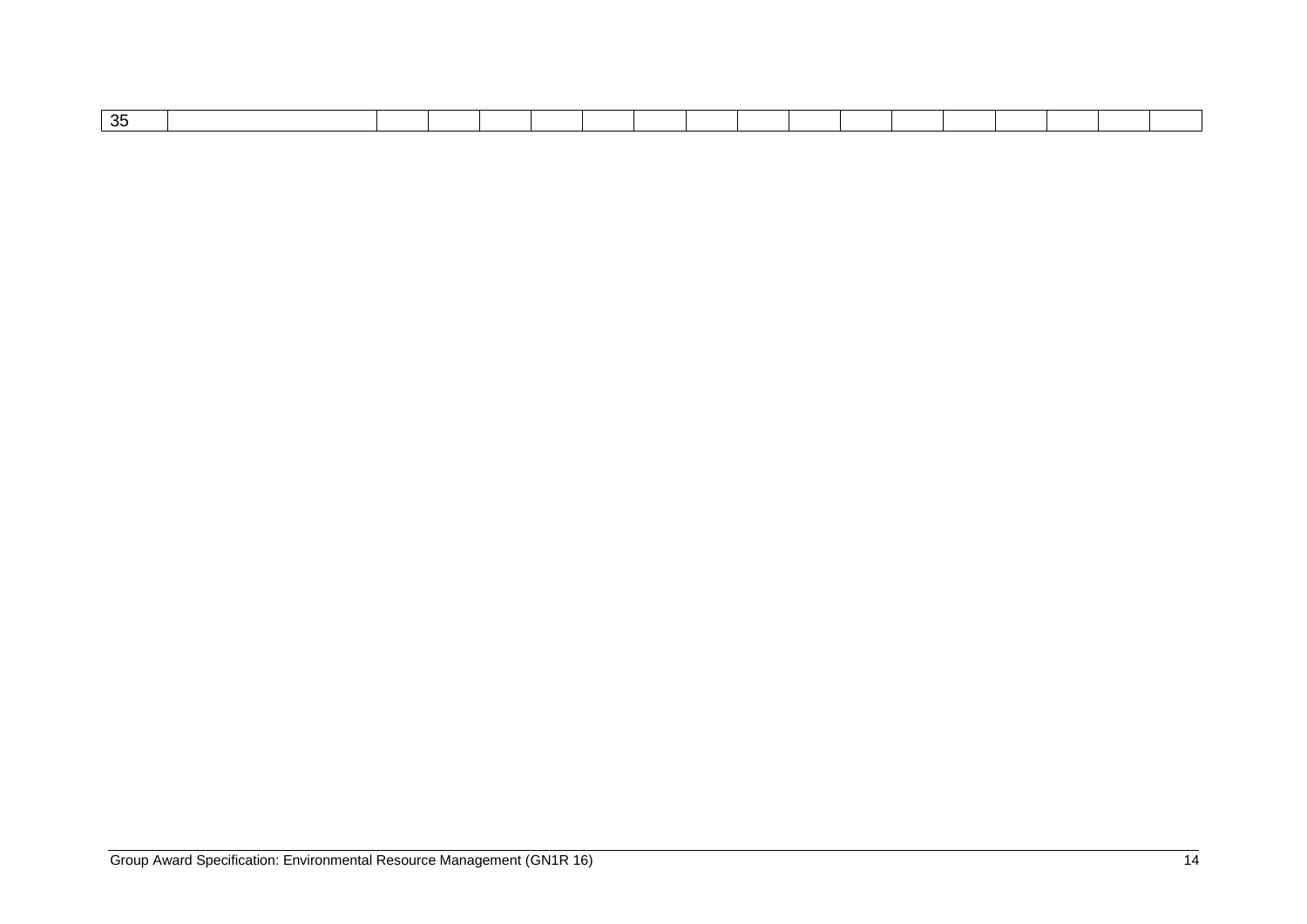| <b>NOS unit key</b> |                                                                                              |
|---------------------|----------------------------------------------------------------------------------------------|
| <b>SSC code</b>     | <b>Title</b>                                                                                 |
| CS <sub>2</sub>     | Monitor and maintain health, safety and security                                             |
| <b>CS23</b>         | Install site furniture                                                                       |
| <b>CS27</b>         | Consult to improve or protect the conservation or recreational value of land or marine sites |
| <b>CS36</b>         | Carry out work to create or manage habitats                                                  |
| <b>CS39</b>         | Conduct site assessments in the land-based and environmental sector                          |
| <b>CS40</b>         | Evaluate options for the development of sites in the land-based and environmental sector     |
| <b>CS42</b>         | Manage sites in the land-based and environmental sector                                      |
| <b>CS70</b>         | Identify and assess rural land use                                                           |
| Em15                | Develop an awareness of environmental good practice                                          |
| EnC1                | Promote responsible public use of outdoor sites                                              |
| EnC <sub>3</sub>    | Survey and report on the condition of the environment                                        |
| EnC4                | Conduct field surveys                                                                        |
| EnC <sub>5</sub>    | Analyse data from field surveys and report on findings                                       |
| EnC <sub>8</sub>    | Identify species                                                                             |
| EnC <sub>15</sub>   | Identify areas at risk of flooding                                                           |
| EnC33               | Identify species                                                                             |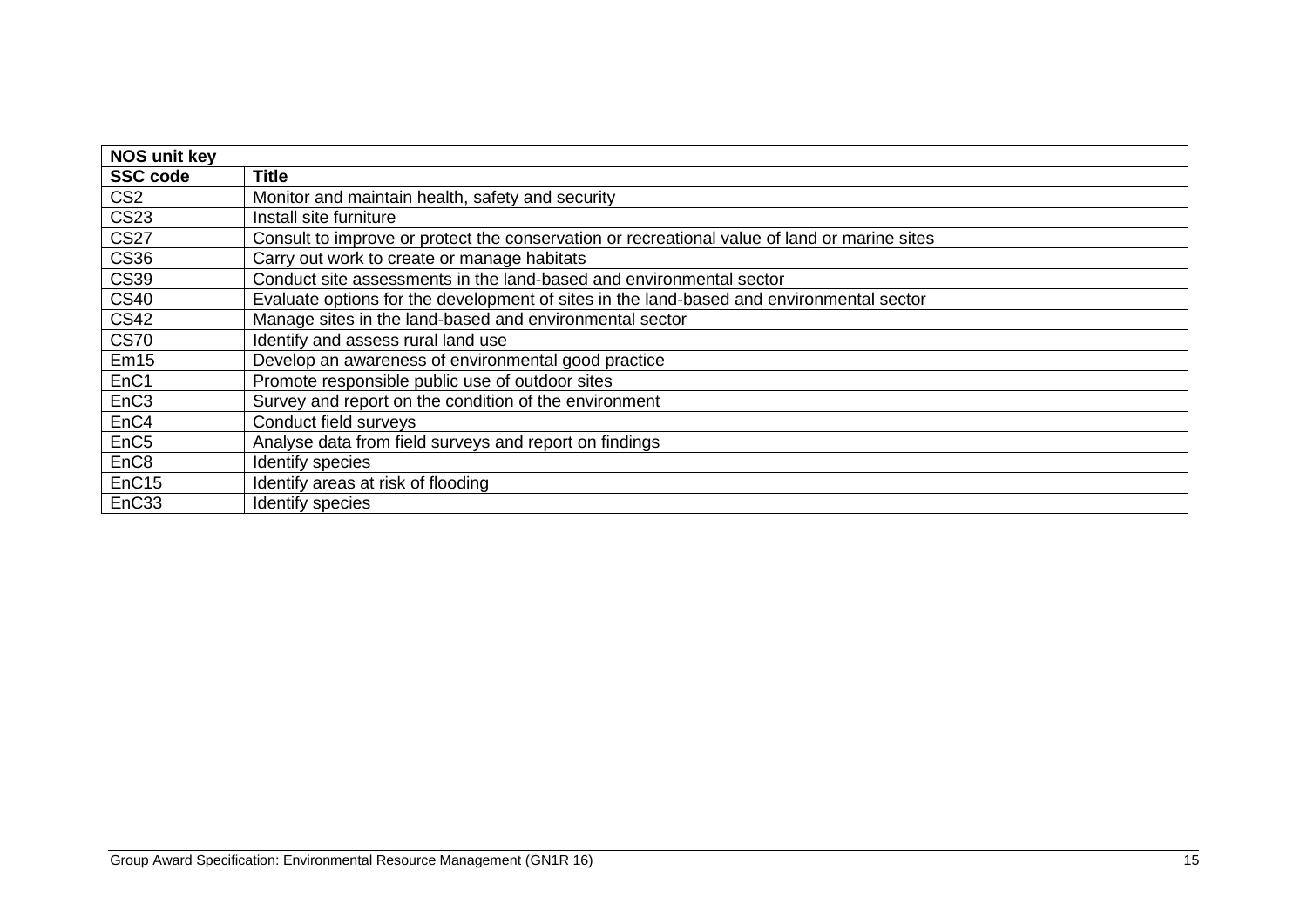|  |  | 5.3 Mapping of Core Skills development opportunities across the qualification |  |  |  |
|--|--|-------------------------------------------------------------------------------|--|--|--|
|--|--|-------------------------------------------------------------------------------|--|--|--|

<span id="page-17-0"></span>

|                                     |                                                           | Communication             |                   |                           | <b>Numeracy</b> |                                |                          | <b>ICT</b>                        |                        | <b>Problem Solving</b>            |                                  | <b>Working with</b><br><b>Others</b>            |                                           |
|-------------------------------------|-----------------------------------------------------------|---------------------------|-------------------|---------------------------|-----------------|--------------------------------|--------------------------|-----------------------------------|------------------------|-----------------------------------|----------------------------------|-------------------------------------------------|-------------------------------------------|
| Unit<br>code                        | <b>Unit title</b>                                         | Written (Reading)         | Written (Writing) | Drai                      | Using Number    | Using Graphical<br>Information | Accessing<br>Information | Providing/Creating<br>Information | Critical Thinking      | and<br>Planning and<br>Organising | and<br>Reviewing a<br>Evaluating | <b>Working</b><br>Co-operatively<br>with Others | Reviewing<br>Co-operative<br>Contribution |
| F430<br>34                          | <b>Biodiversity Conservation</b>                          | $\sf X$                   | X                 | X                         |                 |                                |                          |                                   | X                      | X                                 | $\sf X$                          |                                                 |                                           |
| F <sub>3</sub> SJ<br>34             | Biology: An Introduction                                  | $\sf X$                   | $\sf X$           | $\boldsymbol{\mathsf{X}}$ |                 |                                |                          |                                   |                        |                                   |                                  |                                                 |                                           |
| F <sub>3</sub> SL<br>34             | Geology and Geomorphology                                 | $\sf X$                   | X                 | X                         |                 |                                |                          |                                   | X                      | X                                 | X                                | X                                               |                                           |
| D75X<br>34                          | Information Technology:<br>Applications Software 1        |                           |                   |                           |                 |                                | <b>SCQF</b><br>level 6   | <b>SCQF</b><br>level 6            |                        |                                   |                                  |                                                 |                                           |
| HV9V<br>34                          | <b>Rural Land Use</b>                                     | $\boldsymbol{\mathsf{X}}$ | $\mathsf{X}$      | $\boldsymbol{\mathsf{X}}$ |                 |                                | X                        | $\mathsf{X}$                      | <b>SCQF</b><br>level 5 | $\mathsf{X}$                      |                                  |                                                 |                                           |
| F2G8<br>34                          | <b>Environmental Awareness</b>                            | $\sf X$                   | X                 | X                         |                 |                                |                          |                                   |                        |                                   |                                  |                                                 |                                           |
| F <sub>2</sub> EE<br>34             | <b>Pollution and Waste</b><br>Management: An Introduction | $\boldsymbol{\mathsf{X}}$ | X                 | X                         |                 |                                |                          |                                   | X                      | X                                 |                                  | $\boldsymbol{\mathsf{X}}$                       |                                           |
| F4AK<br>34                          | Scottish Rural Development                                | $\sf X$                   | $\sf X$           | $\boldsymbol{\mathsf{X}}$ |                 |                                |                          |                                   | X                      | X                                 |                                  | $\boldsymbol{\mathsf{X}}$                       |                                           |
| <b>H93A</b><br>34                   | <b>Ecology and Ecosystems</b>                             |                           |                   |                           |                 |                                | X                        | X                                 | X                      | X                                 | X                                | X                                               |                                           |
| F7J8<br>34                          | Economic Issues: An<br>Introduction                       | $\sf X$                   | X                 | X                         |                 |                                |                          |                                   | X                      | X                                 | X                                |                                                 |                                           |
| F6D <sub>0</sub><br>35              | <b>Environmental Management</b><br>Systems                | $\sf X$                   | X                 | $\boldsymbol{\mathsf{X}}$ |                 |                                |                          |                                   | X                      | X                                 | $\sf X$                          |                                                 |                                           |
| <b>F55S</b><br>35                   | Waste Management and<br><b>Pollution Control</b>          | $\sf X$                   | X                 | X                         |                 |                                |                          |                                   | X                      | X                                 | X                                |                                                 |                                           |
| F <sub>3</sub> X <sub>3</sub><br>35 | Data Collection and Handling<br>Methods                   |                           |                   |                           | X               | X                              |                          |                                   | X                      | X                                 | X                                |                                                 |                                           |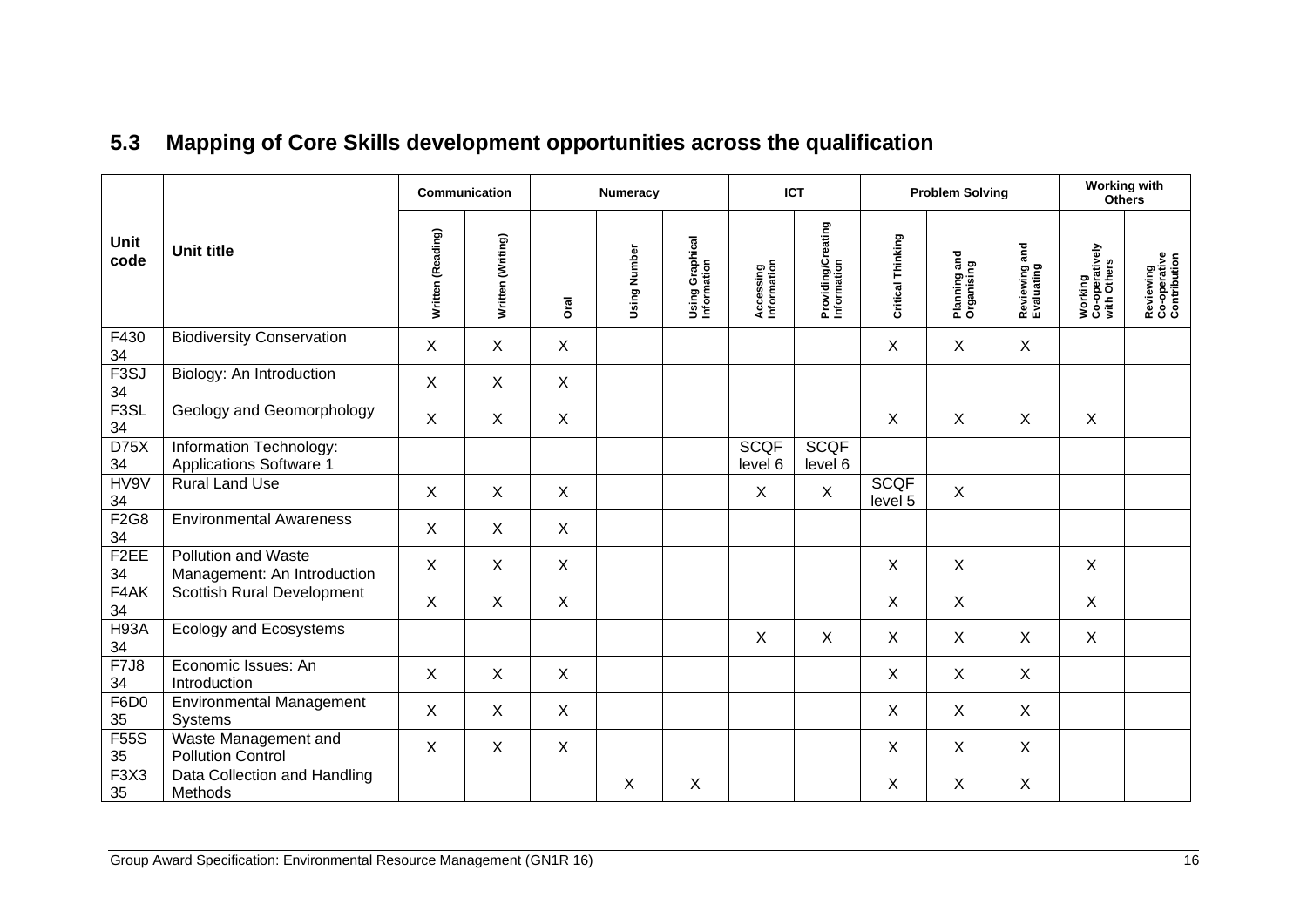|                         |                                                                   |                           | Communication     |                           | <b>Numeracy</b>        |                                |                          | <b>ICT</b>                        |                        | <b>Problem Solving</b>           |                                  | <b>Working with</b><br><b>Others</b>     |                                           |
|-------------------------|-------------------------------------------------------------------|---------------------------|-------------------|---------------------------|------------------------|--------------------------------|--------------------------|-----------------------------------|------------------------|----------------------------------|----------------------------------|------------------------------------------|-------------------------------------------|
| Unit<br>code            | <b>Unit title</b>                                                 | Written (Reading)         | Written (Writing) | <b>Oral</b>               | Using Number           | Using Graphical<br>Information | Accessing<br>Information | Providing/Creating<br>Information | Critical Thinking      | and<br>Planning an<br>Organising | and<br>Reviewing a<br>Evaluating | Working<br>Co-operatively<br>with Others | Reviewing<br>Co-operative<br>Contribution |
| F6CY<br>35              | <b>Resource Economics</b>                                         | X                         | X                 | X                         |                        |                                |                          |                                   | X                      | X                                | X                                |                                          |                                           |
| F435<br>35              | <b>Freshwater Environments:</b><br>Management and Protection      | $\boldsymbol{\mathsf{X}}$ | X                 | X                         |                        |                                |                          |                                   |                        |                                  |                                  |                                          |                                           |
| <b>F5T6</b><br>35       | Monitoring and Analytical<br>Methods for Environmental<br>Science | X                         | X                 | X                         | X                      | X                              |                          |                                   | X                      | X                                | $\sf X$                          |                                          |                                           |
| HV9X<br>35              | <b>Global Climate Systems</b>                                     |                           |                   |                           |                        |                                |                          |                                   | <b>SCQF</b><br>level 5 |                                  |                                  |                                          |                                           |
| F21J<br>34              | Chemistry and Physics for Life<br><b>Sciences</b>                 | $\sf X$                   | X                 | $\boldsymbol{\mathsf{X}}$ | X                      | X                              |                          |                                   | $\mathsf{X}$           | X                                | $\sf X$                          |                                          |                                           |
| <b>H92X</b><br>34       | Fundamental Chemistry:<br>Theory and Laboratory Skills            |                           |                   |                           | <b>SCQF</b><br>level 6 | X                              | X                        | X                                 | $\pmb{\times}$         | X                                | $\mathsf X$                      |                                          |                                           |
| HV9W<br>34              | Environmental Chemistry: An<br>Introduction                       |                           |                   |                           |                        |                                |                          |                                   | <b>SCQF</b><br>level 5 |                                  |                                  |                                          |                                           |
| F3X2<br>34              | <b>Classification and Identification</b><br>of Organisms          | X                         | $\sf X$           | X                         |                        |                                |                          |                                   |                        |                                  |                                  |                                          |                                           |
| F21V<br>34              | Soil Management                                                   | X                         | $\sf X$           | $\sf X$                   | X                      | X                              |                          |                                   | X                      | X                                | $\sf X$                          |                                          |                                           |
| F <sub>1</sub> RJ<br>34 | Business Management: An<br>Introduction                           | $\sf X$                   | X                 | $\boldsymbol{\mathsf{X}}$ | X                      | X                              |                          |                                   | X                      | X                                | $\sf X$                          |                                          |                                           |
| F6BK<br>35              | Rural Socio-Economic<br>Development                               | $\sf X$                   | X                 | $\boldsymbol{\mathsf{X}}$ |                        |                                |                          |                                   |                        |                                  |                                  | X                                        | X                                         |
| <b>DF82</b><br>34       | Quality and Health and Safety<br>Systems in Science Industries    | X                         | X                 | X                         |                        |                                |                          |                                   |                        |                                  |                                  | X                                        | X                                         |
| $\overline{F432}$<br>34 | Countryside Recreation and<br>Access                              | $\sf X$                   | X                 | X                         |                        |                                | X                        | X                                 | X                      | X                                | X                                | X                                        |                                           |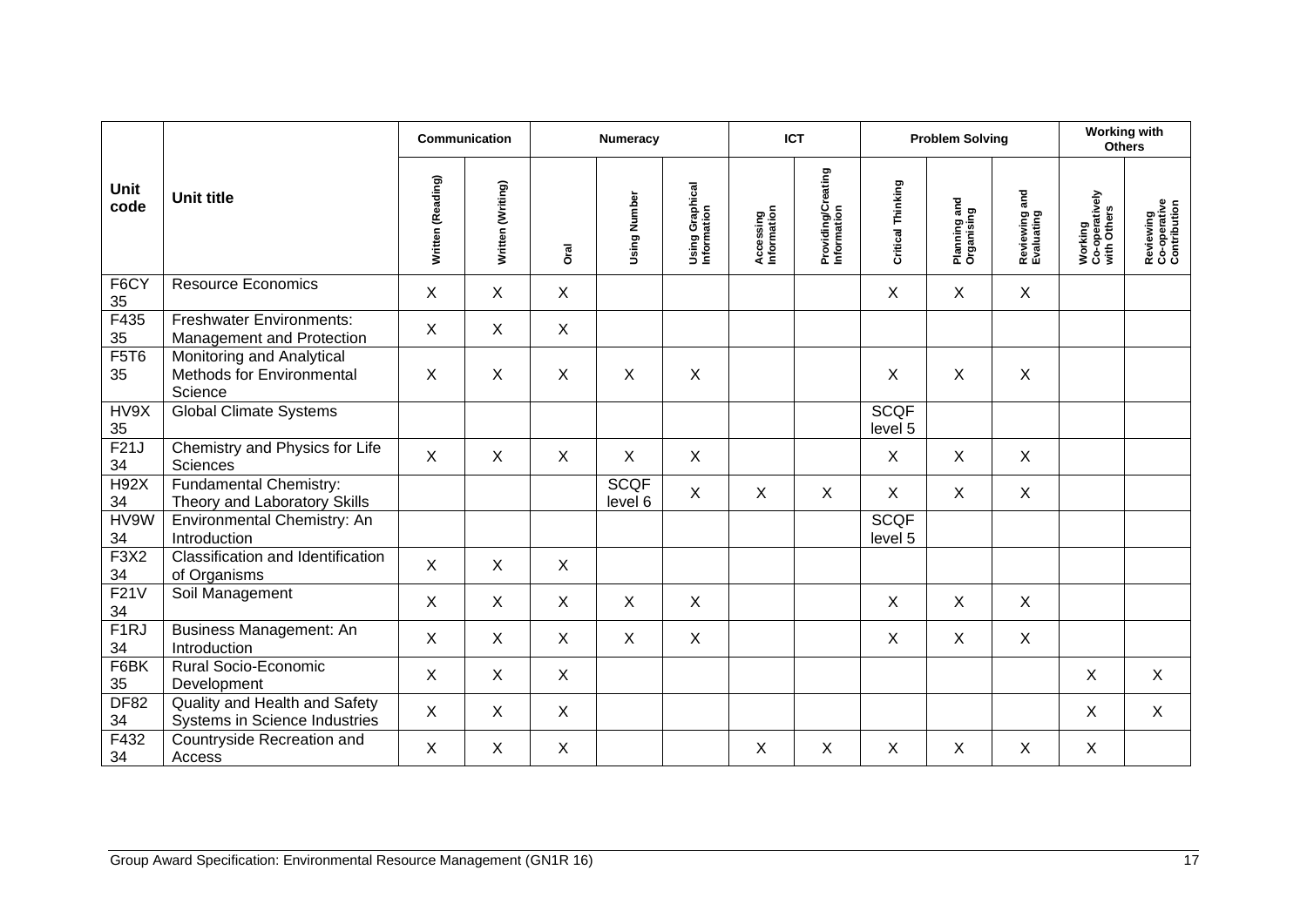|                         |                                                                             |                           | Communication     |                           | <b>Numeracy</b> |                                |                          | <b>ICT</b>                        |                        | <b>Problem Solving</b>     |                                  | <b>Working with</b><br><b>Others</b>     |                                           |
|-------------------------|-----------------------------------------------------------------------------|---------------------------|-------------------|---------------------------|-----------------|--------------------------------|--------------------------|-----------------------------------|------------------------|----------------------------|----------------------------------|------------------------------------------|-------------------------------------------|
| Unit<br>code            | <b>Unit title</b>                                                           | Written (Reading)         | Written (Writing) | <b>Oral</b>               | Using Number    | Using Graphical<br>Information | Accessing<br>Information | Providing/Creating<br>Information | Critical Thinking      | Planning and<br>Organising | and<br>Reviewing a<br>Evaluating | Working<br>Co-operatively<br>with Others | Reviewing<br>Co-operative<br>Contribution |
| DF4E<br>34              | Developing Skills for Personal<br>Effectiveness                             |                           |                   |                           |                 |                                |                          |                                   | <b>SCQF</b><br>level 6 | <b>SCQF</b><br>level 6     | <b>SCQF</b><br>level 6           |                                          |                                           |
| F502<br>34              | Geographic Information<br>Systems                                           |                           |                   |                           | X               | X                              | X                        | X                                 | X                      | X                          | $\sf X$                          | $\sf X$                                  | $\sf X$                                   |
| <b>F5T5</b><br>$35\,$   | Environmental Science: An<br>Introduction                                   | $\boldsymbol{X}$          | $\sf X$           | $\boldsymbol{\mathsf{X}}$ | $\mathsf{X}$    | $\mathsf{X}$                   |                          |                                   | $\mathsf{X}$           | X                          | $\mathsf{X}$                     |                                          |                                           |
| F6JK<br>$35\,$          | Noise and Radioactivity                                                     | $\boldsymbol{X}$          | $\mathsf X$       | $\boldsymbol{\mathsf{X}}$ | $\mathsf X$     | $\mathsf X$                    |                          |                                   | X                      | $\mathsf{X}$               | $\mathsf{X}$                     |                                          |                                           |
| F6CS<br>$35\,$          | Reclamation of Degraded Land                                                | $\boldsymbol{X}$          | $\mathsf{X}$      | $\boldsymbol{\mathsf{X}}$ |                 |                                |                          |                                   | X                      | X                          | $\mathsf{X}$                     |                                          |                                           |
| F6BL<br>35              | Energy and the Environment                                                  | $\boldsymbol{X}$          | $\mathsf{X}$      | $\boldsymbol{\mathsf{X}}$ | $\sf X$         | X                              |                          |                                   |                        |                            |                                  |                                          |                                           |
| F <sub>2</sub> EH<br>35 | <b>Transport Towards a</b><br>Sustainable Future                            | $\sf X$                   | $\mathsf{X}$      | $\boldsymbol{\mathsf{X}}$ |                 |                                |                          |                                   |                        |                            |                                  | $\boldsymbol{\mathsf{X}}$                | $\boldsymbol{\mathsf{X}}$                 |
| F566<br>35              | Tourism: Sustainability and<br><b>Rural Communities</b>                     | $\boldsymbol{X}$          | $\mathsf X$       | $\boldsymbol{\mathsf{X}}$ |                 |                                | $\pmb{\times}$           | $\mathsf X$                       |                        |                            |                                  |                                          |                                           |
| F <sub>3</sub> SM<br>35 | <b>Habitat Management</b>                                                   | $\boldsymbol{X}$          | $\pmb{\times}$    | $\boldsymbol{\mathsf{X}}$ |                 |                                |                          |                                   | $\mathsf{X}$           | X                          | $\mathsf X$                      |                                          |                                           |
| DP4X<br>35              | Terrestrial Ecosystems                                                      | $\boldsymbol{X}$          | $\mathsf{X}$      | $\boldsymbol{\mathsf{X}}$ |                 |                                |                          |                                   |                        |                            |                                  | $\boldsymbol{\mathsf{X}}$                | $\sf X$                                   |
| F434<br>35              | <b>Education for Sustainable</b><br>Development: Principles and<br>Practice | $\boldsymbol{\mathsf{X}}$ | Χ                 | $\times$                  |                 |                                |                          |                                   |                        |                            |                                  | X                                        | X                                         |
| F <sub>3</sub> SS<br>35 | <b>Marine Environments:</b><br>Management and Protection                    | $\boldsymbol{X}$          | X                 | $\boldsymbol{\mathsf{X}}$ |                 |                                |                          |                                   |                        |                            |                                  |                                          |                                           |
| F2G9<br>35              | Farm Scale Renewable Energy                                                 | $\sf X$                   | $\sf X$           | $\boldsymbol{\mathsf{X}}$ | $\mathsf{X}$    | X                              |                          |                                   |                        |                            |                                  |                                          |                                           |
| F433<br>35              | Ecological Surveying                                                        | $\boldsymbol{\mathsf{X}}$ | X                 | $\boldsymbol{\mathsf{X}}$ |                 |                                |                          |                                   | $\mathsf X$            | X                          | $\mathsf X$                      |                                          |                                           |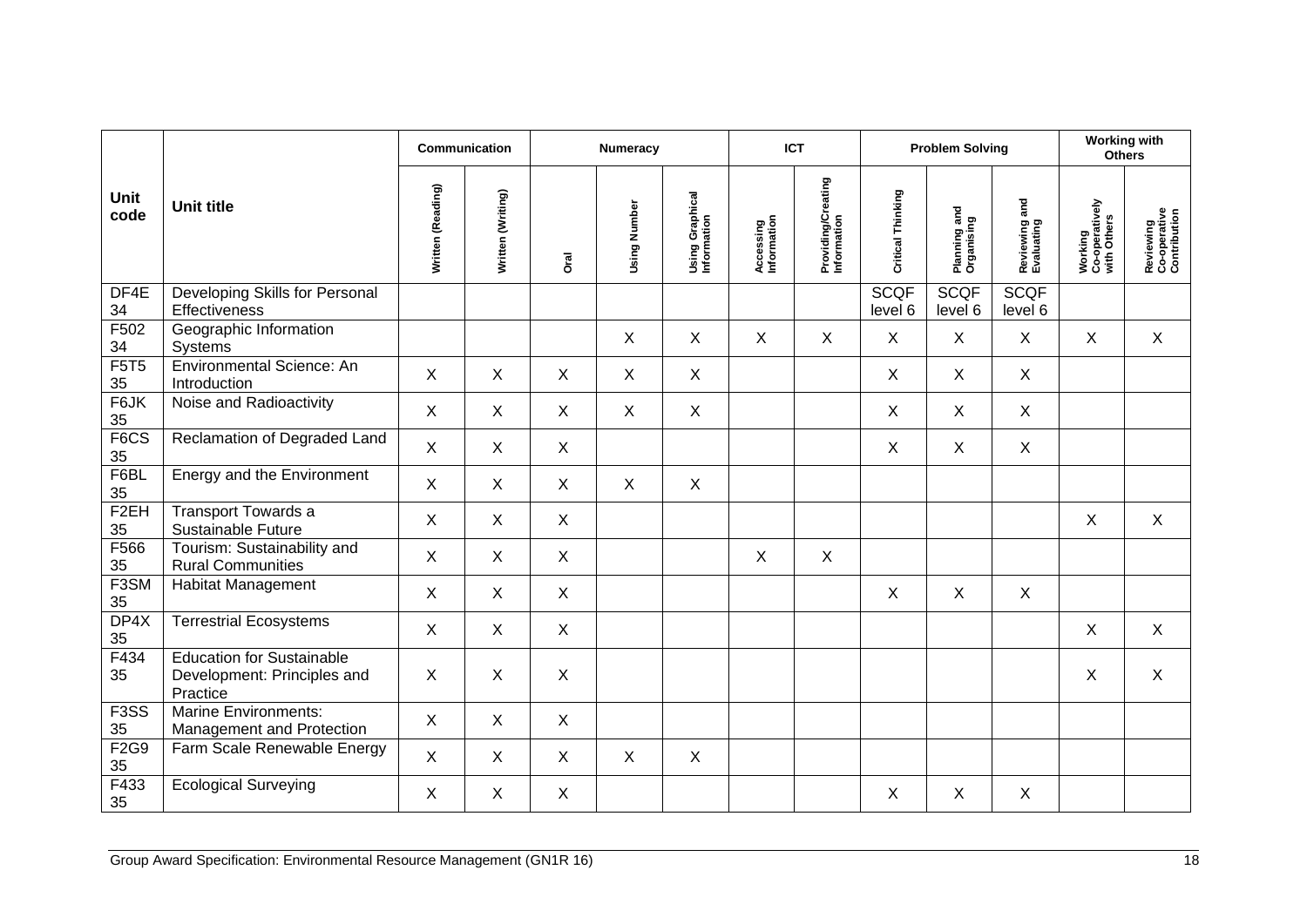# **5.4 Assessment strategy for the qualification**

<span id="page-20-0"></span>

| <b>Unit</b>                                                  | <b>Assessment</b>                    |                                           |                                      |                  |                  |  |  |  |  |  |  |
|--------------------------------------------------------------|--------------------------------------|-------------------------------------------|--------------------------------------|------------------|------------------|--|--|--|--|--|--|
|                                                              | <b>Outcome 1</b>                     | <b>Outcome 2</b>                          | <b>Outcome 3</b>                     | <b>Outcome 4</b> | <b>Outcome 5</b> |  |  |  |  |  |  |
| <b>Biodiversity</b><br>Conservation                          |                                      | Case study                                |                                      |                  |                  |  |  |  |  |  |  |
| Biology: An Introduction                                     |                                      | Closed-book assessment                    | Extended response<br>questions       |                  |                  |  |  |  |  |  |  |
| Geology and<br>Geomorphology                                 |                                      | Investigation                             |                                      |                  |                  |  |  |  |  |  |  |
| Information Technology:<br><b>Applications Software 1</b>    |                                      | Project case study                        |                                      |                  |                  |  |  |  |  |  |  |
| <b>Rural Land Use</b>                                        | Report                               | Restricted/extended<br>response questions |                                      |                  |                  |  |  |  |  |  |  |
| Environmental<br>Awareness                                   |                                      | Case study/questions                      | Report/personal<br>action plan       |                  |                  |  |  |  |  |  |  |
| <b>Pollution and Waste</b><br>Management: An<br>Introduction | Short/extended<br>response questions | Case study                                | Short/extended<br>response questions | Case study       |                  |  |  |  |  |  |  |
| <b>Scottish Rural</b><br>Development                         | Restricted response<br>questions     | Closed-book<br>assessment                 | Project based report                 |                  |                  |  |  |  |  |  |  |
| Ecology and<br>Ecosystems                                    | Closed-book<br>assessment            | Report/presentation                       | Practical and report                 |                  |                  |  |  |  |  |  |  |
| Economic Issues: An<br>Introduction                          |                                      | Supervised extended response questions    | Investigation                        |                  |                  |  |  |  |  |  |  |
| Environmental<br><b>Management Systems</b>                   |                                      | Report                                    |                                      |                  |                  |  |  |  |  |  |  |
| Waste Management and<br><b>Pollution Control</b>             |                                      | Report                                    |                                      |                  |                  |  |  |  |  |  |  |
| Data Collection and<br><b>Handling Methods</b>               |                                      | Report                                    |                                      |                  |                  |  |  |  |  |  |  |
| <b>Resource Economics</b>                                    | Case study<br>presentation           | Extended response<br>questions            | Essay/report                         |                  |                  |  |  |  |  |  |  |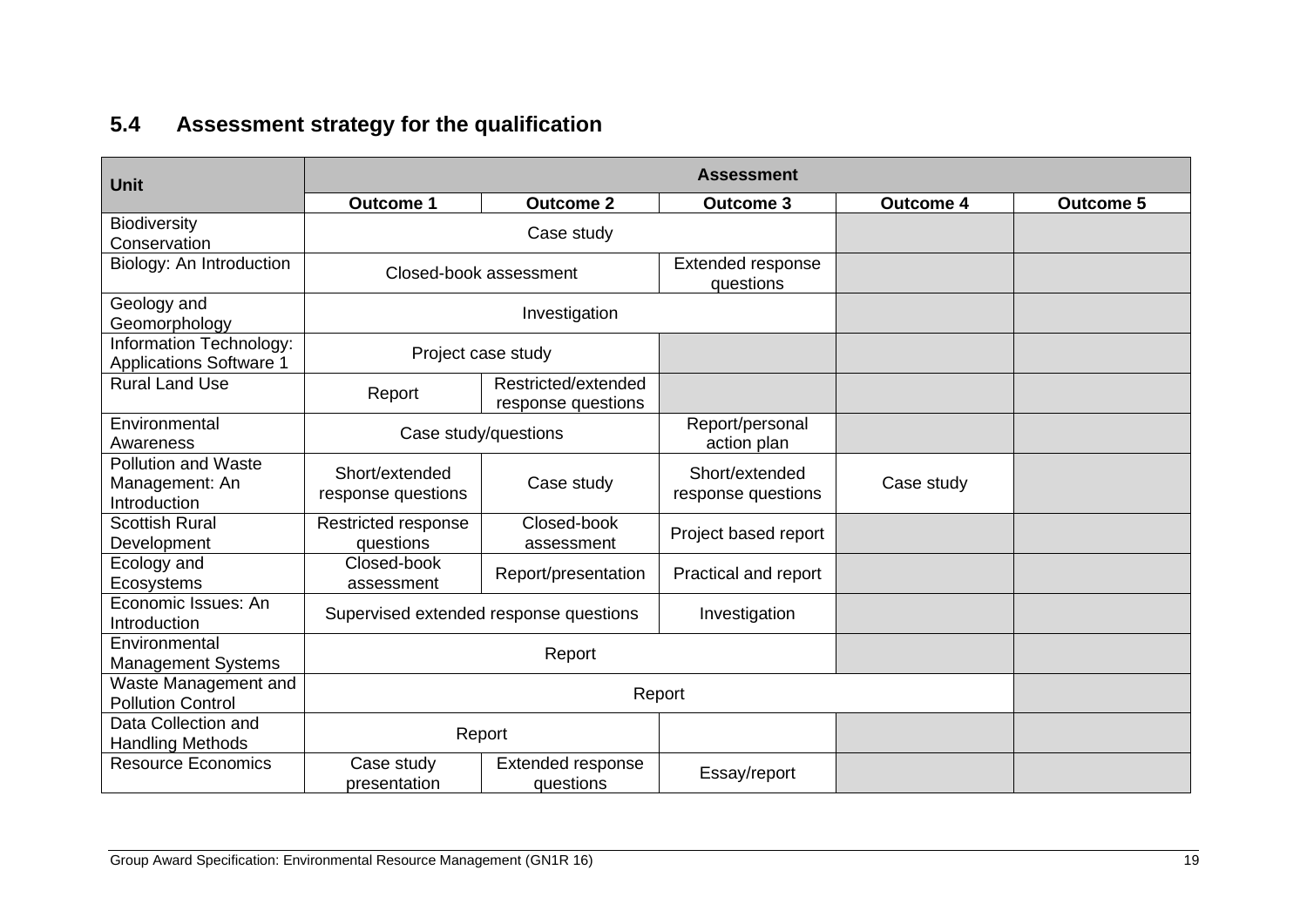| <b>Unit</b>                                                              |                                        |                                                  | <b>Assessment</b>           |                                      |                  |  |
|--------------------------------------------------------------------------|----------------------------------------|--------------------------------------------------|-----------------------------|--------------------------------------|------------------|--|
|                                                                          | <b>Outcome 1</b>                       | <b>Outcome 2</b>                                 | <b>Outcome 3</b>            | <b>Outcome 4</b>                     | <b>Outcome 5</b> |  |
| Freshwater<br>Environments:<br>Management and<br>Protection              |                                        |                                                  | Case study                  |                                      |                  |  |
| Monitoring and<br>Analytical Methods for<br><b>Environmental Science</b> |                                        | Closed-book short/extended response<br>questions | Practical/log book          | Report                               |                  |  |
| <b>Global Climate Systems</b>                                            | Open-book short<br>response            | Open-book short<br>response                      | Open-book short<br>response |                                      |                  |  |
| <b>Chemistry and Physics</b><br>for Life Sciences                        |                                        | Closed-book assessment                           |                             | Closed-book assessment and practical |                  |  |
| <b>Fundamental Chemistry:</b><br>Theory and Laboratory<br><b>Skills</b>  |                                        | Practical and report                             |                             |                                      |                  |  |
| Environmental<br>Chemistry: An<br>Introduction                           | Closed-book<br>assessment              | Practical                                        |                             |                                      |                  |  |
| Classification and<br>Identification of<br>Organisms                     |                                        | Portfolio                                        |                             |                                      |                  |  |
| Soil Management                                                          | Closed-book<br>assessment              |                                                  | Case study                  |                                      |                  |  |
| <b>Business Management:</b><br>An Introduction                           |                                        | Case study - report                              |                             |                                      |                  |  |
| <b>Rural Socio-Economic</b><br>Development                               |                                        |                                                  |                             |                                      |                  |  |
| Quality and Health and<br>Safety Systems in<br><b>Science Industries</b> | Short/restricted<br>response questions | Report                                           | Report                      |                                      |                  |  |
| <b>Countryside Recreation</b><br>and Access                              | Restricted response<br>questions       | Practical                                        | Case study                  |                                      |                  |  |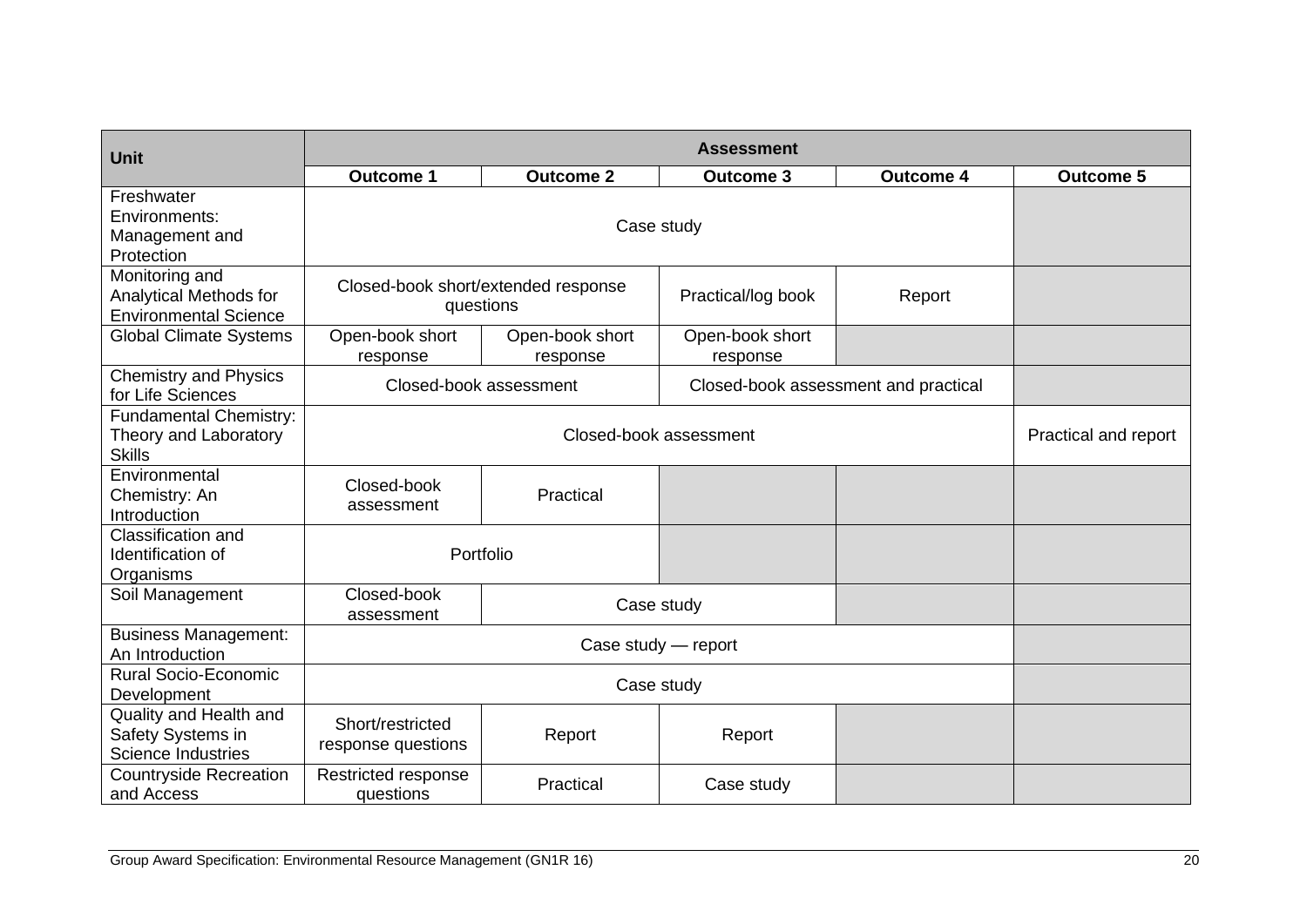| <b>Unit</b>                                                                    |                                                 |                                                       | <b>Assessment</b>                         |                              |                  |
|--------------------------------------------------------------------------------|-------------------------------------------------|-------------------------------------------------------|-------------------------------------------|------------------------------|------------------|
|                                                                                | <b>Outcome 1</b>                                | <b>Outcome 2</b>                                      | <b>Outcome 3</b>                          | <b>Outcome 4</b>             | <b>Outcome 5</b> |
| Developing Skills for<br><b>Personal Effectiveness</b>                         | Action plan                                     | Case study                                            | Action plan                               |                              |                  |
| Geographic Information<br><b>Systems</b>                                       | Data collection                                 |                                                       | Data analysis and presentation            |                              |                  |
| <b>Environmental Science:</b><br>An Introduction                               | Short answer questions                          |                                                       | Extended response/<br>report              | Extended response/<br>report |                  |
| Noise and Radioactivity                                                        | Closed-book<br>assessment                       | Short reports                                         |                                           | Closed-book assessment       |                  |
| Reclamation of<br>Degraded Land                                                |                                                 | Case study report                                     |                                           |                              |                  |
| Energy and the<br>Environment                                                  |                                                 | Restricted/extended response questions                | Case study                                |                              |                  |
| <b>Transport Towards a</b><br><b>Sustainable Future</b>                        |                                                 | Restricted/extended response questions                | Report                                    |                              |                  |
| Tourism: Sustainability<br>and Rural Communities                               | Closed-book<br>restricted response<br>questions |                                                       | Case study                                |                              |                  |
| <b>Habitat Management</b>                                                      | Restricted response<br>questions                | Project evaluation                                    | Project proposal                          |                              |                  |
| <b>Terrestrial Ecosystems</b>                                                  |                                                 | Closed-book assessment                                | Practical                                 |                              |                  |
| <b>Education for</b><br>Sustainable<br>Development: Principles<br>and Practice | Report                                          | Practical                                             |                                           |                              |                  |
| <b>Marine Environments:</b><br>Management and<br>Protection                    | Restricted/extended<br>response questions       | Case study                                            | Restricted/extended<br>response questions |                              |                  |
| <b>Farm Scale Renewable</b><br>Energy                                          |                                                 | Closed-book restricted/extended response<br>questions | Report                                    |                              |                  |
| <b>Ecological Surveying</b>                                                    |                                                 | Extended response questions                           | Practical and report                      |                              |                  |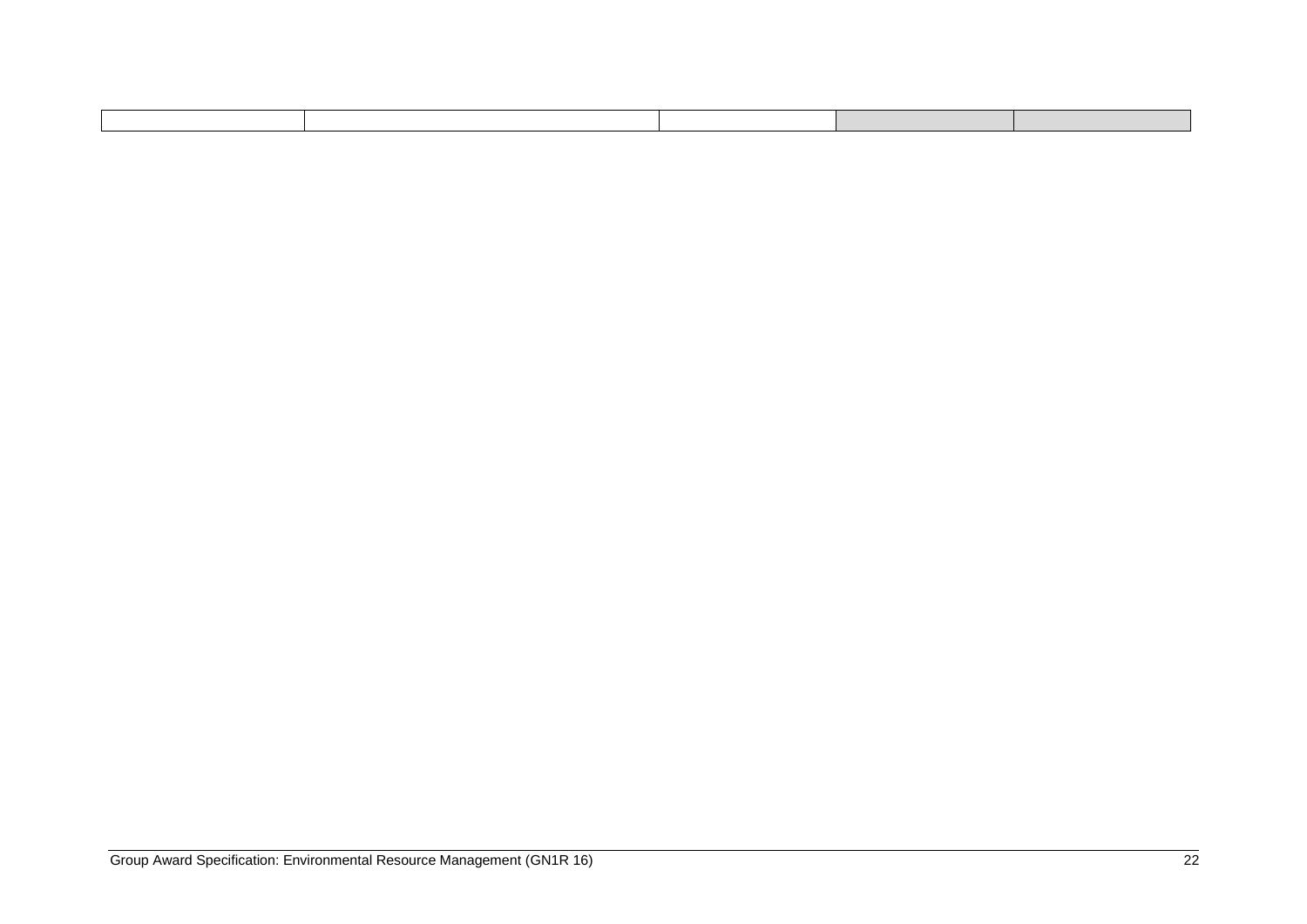### <span id="page-24-0"></span>**6 Guidance on approaches to delivery and assessment**

This qualification provides learners with the appropriate knowledge, skills and experience for employment or further study in the environmental sector and is based on a sound foundation of theoretical knowledge, which is reflected in the applied nature of the units studied and the overall award. The qualification builds on the HNC Countryside and Environmental Management HNC framework, implemented as year one of this qualification resulting in learners having, and developing, a wide knowledge over a range of relevant issues. Such issues include land use strategies, environmental issues and impacts, sustainability and environmental resource management, relevant legislation, policy, risk and health and safety issues. These issues are explored both in a classroom context but also through the use of real-life case studies and frequent site visits. This range of knowledge builds a strong theoretical and applied foundation, and enables learners to take a flexible and holistic approach to issues.

The HND in Environmental Resource Management is designed to develop learner's knowledge and skills in relevant sciences and environmental sectors, along with the ability to apply these in sustainable management and use of environmental resources. Learners develop knowledge in a range of areas vital to environmental resource management, and learn how to monitor and manage the environment in a holistic and sustainable manner. The HND combines theoretical knowledge with practical and applied skills, which are mainly delivered through site visits, for example to nature reserves, environmental monitoring sites, and industrial sites. These site visits allow learners to see appropriate techniques and practices in action, and add to their knowledge and awareness of actual workplace situations and the industry overall. Upon completion of the HND learners should have understanding of human interactions with the environment, management of environmental resources, and skills in monitoring, evaluation and remediation.

#### <span id="page-24-1"></span>**6.1 Sequencing/integration of units**

Delivery of this qualification would normally extend over two years of full-time study, but can be taken on a part-time basis over an extended period. It will be delivered by means of lectures, practical and laboratory classes, tutorials, and field or industrial visits. After a first year foundation covering a range of environmental science and resource management issues, learners will further develop knowledge and skills in the area of use of environmental resources, environmental issues, and impacts and management, focusing on the practical understanding and management or mitigation of such impacts. Throughout the qualification learners will have the opportunity to further develop awareness of environmental management issues and practices. Learners will have the opportunity to develop the Core Skills of *Communication, Numeracy, Information Technology, Problem Solving and Working with Others*. The inclusion of a broad range of options from across the environmental and management spectrum allows the development of abilities and interests leading to preferred progression or career paths. Assessments may take the form of open /closed-book tests (in class or e-assessment), practical assessments, assignments, reports, presentations and projects. The overall assessment strategy is to encourage a holistic approach to assessment which means that the assessment of some outcomes within units, or across some units, may be combined.

There are three graded units within the HND Award. Graded Unit 1 is undertaken in the first year of the HND. This will take the form of an investigation in which learners will apply the knowledge, understanding and practical skills that they have developed throughout the first year units. This graded unit is at SCQF level 7 and is worth 1 HN credit.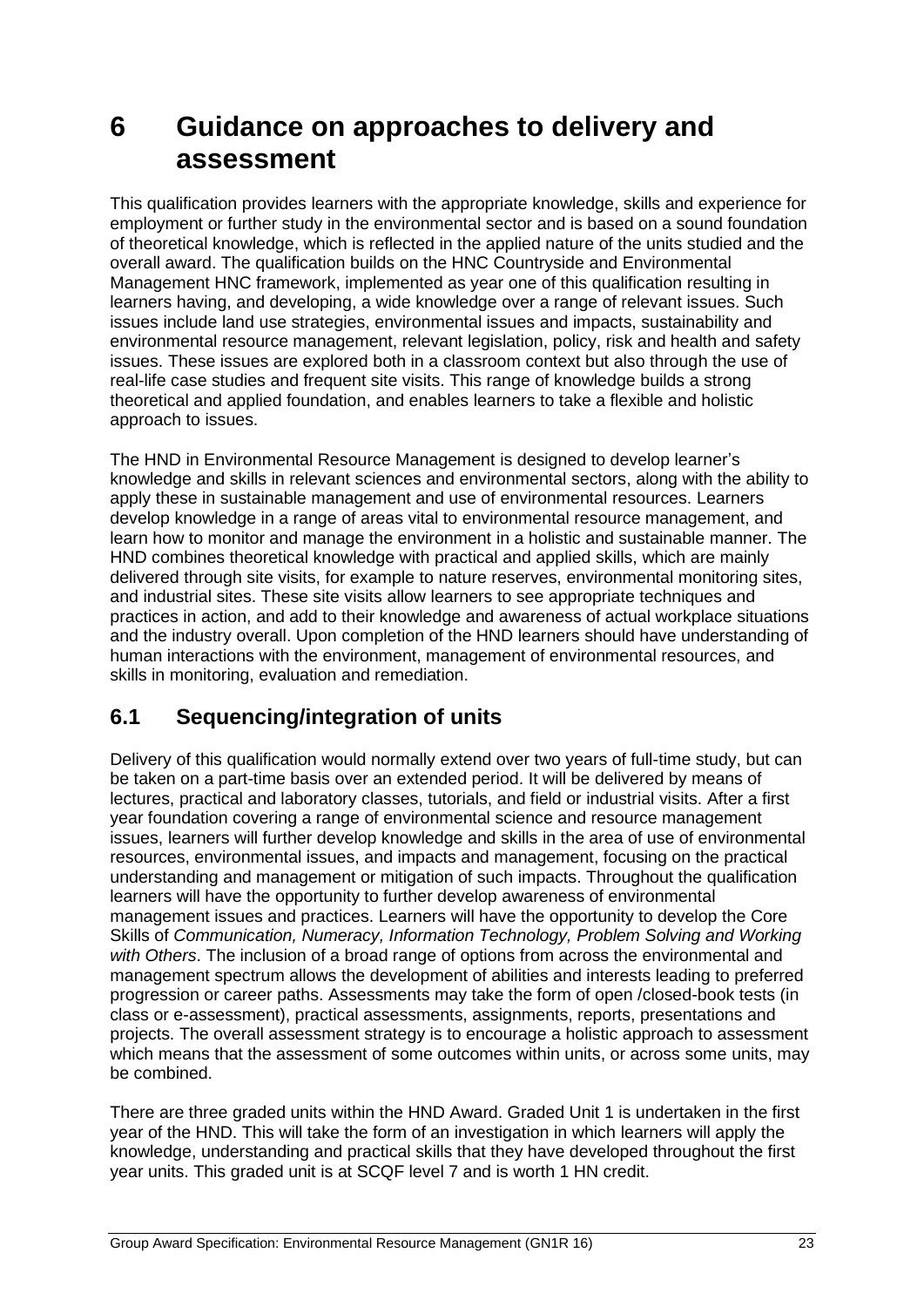In the second year of the HND learners will undertake two graded units at SCQF level 8, each worth one HN credit. One will be a three hour examination, to assess and grade ability to retain and integrate knowledge and understanding. The other will be an investigation which will assess the learner's ability to apply knowledge, understanding and practical skills to research a particular topic.

#### <span id="page-25-0"></span>**6.2 Recognition of prior learning**

SQA recognises that learners gain knowledge and skills acquired through formal, non-formal and informal learning contexts.

In some instances, a full group award may be achieved through the recognition of prior learning. However, it is unlikely that a learner would have the appropriate prior learning and experience to meet all the requirements of a full group award.

The recognition of prior learning may **not** be used as a method of assessing in the following types of units and assessments:

- ◆ HN Graded Units
- Course and/or external assessments
- Other integrative assessment units (which may or not be graded)
- Certain types of assessment instruments where the standard may be compromised by not using the same assessment method outlined in the unit
- Where there is an existing requirement for a licence to practice
- Where there are specific health and safety requirements
- Where there are regulatory, professional or other statutory requirements
- Where otherwise specified in an assessment strategy

More information and guidance on the *Recognition of Prior Learning* (RPL) may be found on our website **[www.sqa.org.uk](http://www.sqa.org.uk/)**.

The following sub-sections outline how existing SQA unit(s) may contribute to this group award. Additionally, they also outline how this group award may be recognised for professional and articulation purposes.

#### **6.2.1 Articulation and/or progression**

The HND Environmental Resource Management is designed to articulate primarily with Year 3 of the BSc Environmental Resource Management programme. This articulation route may enable entry to a much wider range of possible career pathways, such as:

- ◆ Research assistant
- Environmental officer
- Countryside manager
- Energy auditor
- Environmental recruitment advisor
- Local authority development officer
- Rural business planner/advisor
- ◆ Farm business assessor
- Environmental consultancy
- Further studies (MSc, PhD)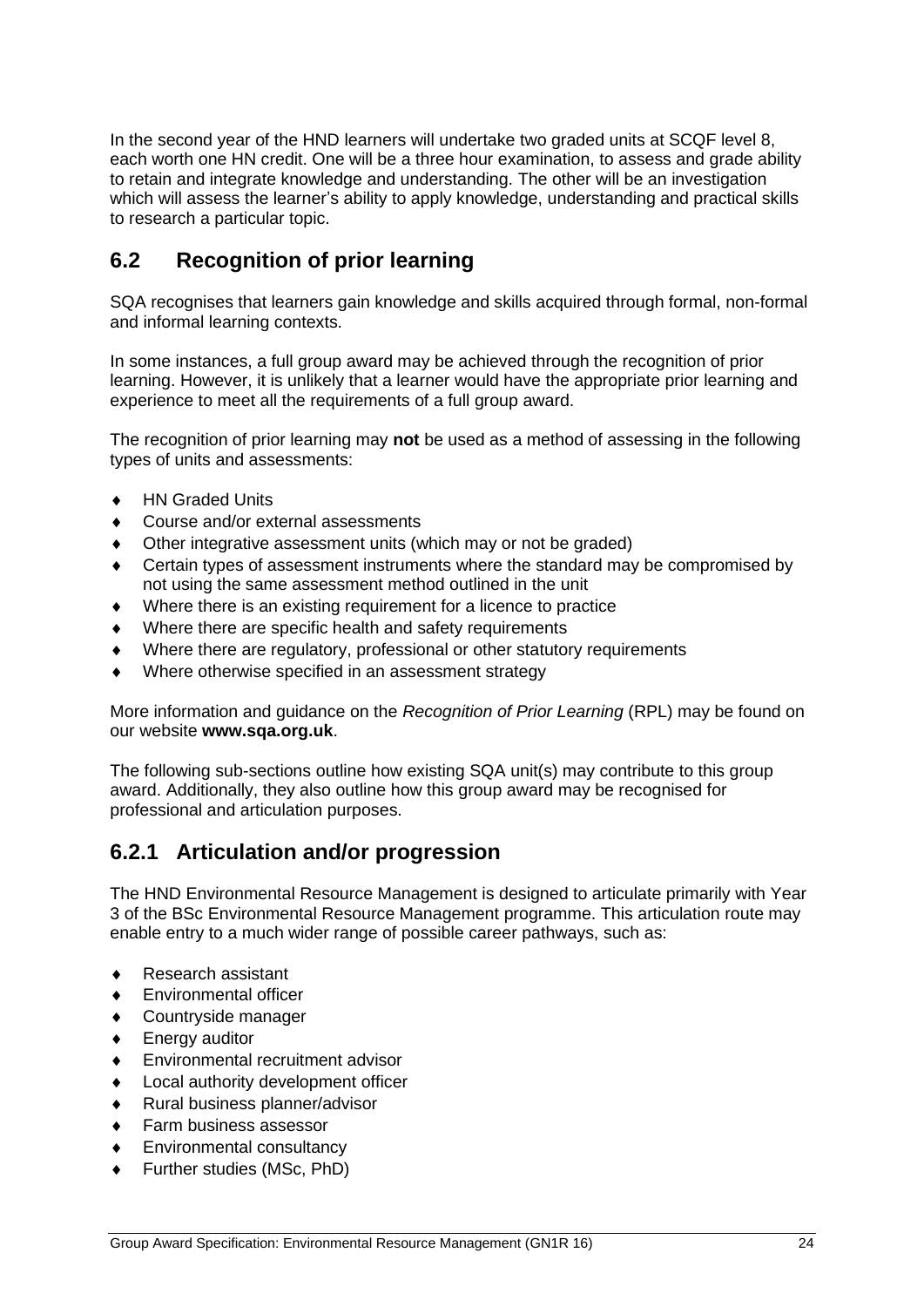There are other progression routes to environmental and resource management qualifications at other Higher Education establishments which further broaden possible career pathways. Learners are advised to liaise directly with the HE establishments prior to each year's intake of learners as unit credits that count towards entry requirements can vary and applications will be considered on an individual basis.

#### **6.2.2 Credit transfer**

There is no transition framework for the HND Environmental Resource Management but learners can be given credit transfer for individual units. Credit transfer can be given where there is broad equivalence between the subject related content of the unit or combination of units. Learners who are given credit transfer between predecessor units and revised HN Units must still satisfy all other conditions of the HND in Environmental Resource Management.

#### <span id="page-26-0"></span>**6.3 Opportunities for e-assessment**

E-assessment may be appropriate for some assessments within this HND but not for all of the programme. By e-assessment we mean assessment which is supported by Information and Communication Technology (ICT), such as e-testing or the use of e-portfolios or social software.

#### <span id="page-26-1"></span>**6.4 Support materials**

A **[list of existing ASPs](http://www.sqa.org.uk/sqa/46233.2769.html)** is available to view on SQA's website.

#### <span id="page-26-2"></span>**6.5 Resource requirements**

In addition to the requirement for suitably experienced and qualified staff to deliver and assess the qualification centres will also require access to computer laboratories with GIS capability together with laboratory and relevant case-study field sites.

### <span id="page-26-3"></span>**7 General information for centres**

#### **Equality and inclusion**

The unit specifications making up this group award have been designed to ensure that there are no unnecessary barriers to learning or assessment. The individual needs of learners will be taken into account when planning learning experiences, selecting assessment methods or considering alternative evidence. Further advice can be found on our website **[www.sqa.org.uk/assessmentarrangements](http://www.sqa.org.uk/sqa/14977.html)**.

#### **Internal and external verification**

All assessments used within this/these qualification(s) should be internally verified, using the appropriate policy within the centre and the guidelines set by SQA.

External verification will be carried out by SQA to ensure that internal assessment is within the national guidelines for these qualifications.

Further information on internal and external verification can be found in *SQA's Guide to Assessment* **[\(www.sqa.org.uk/GuideToAssessment\)](http://www.sqa.org.uk/sqa/files_ccc/GuideToAssessment.pdf)**.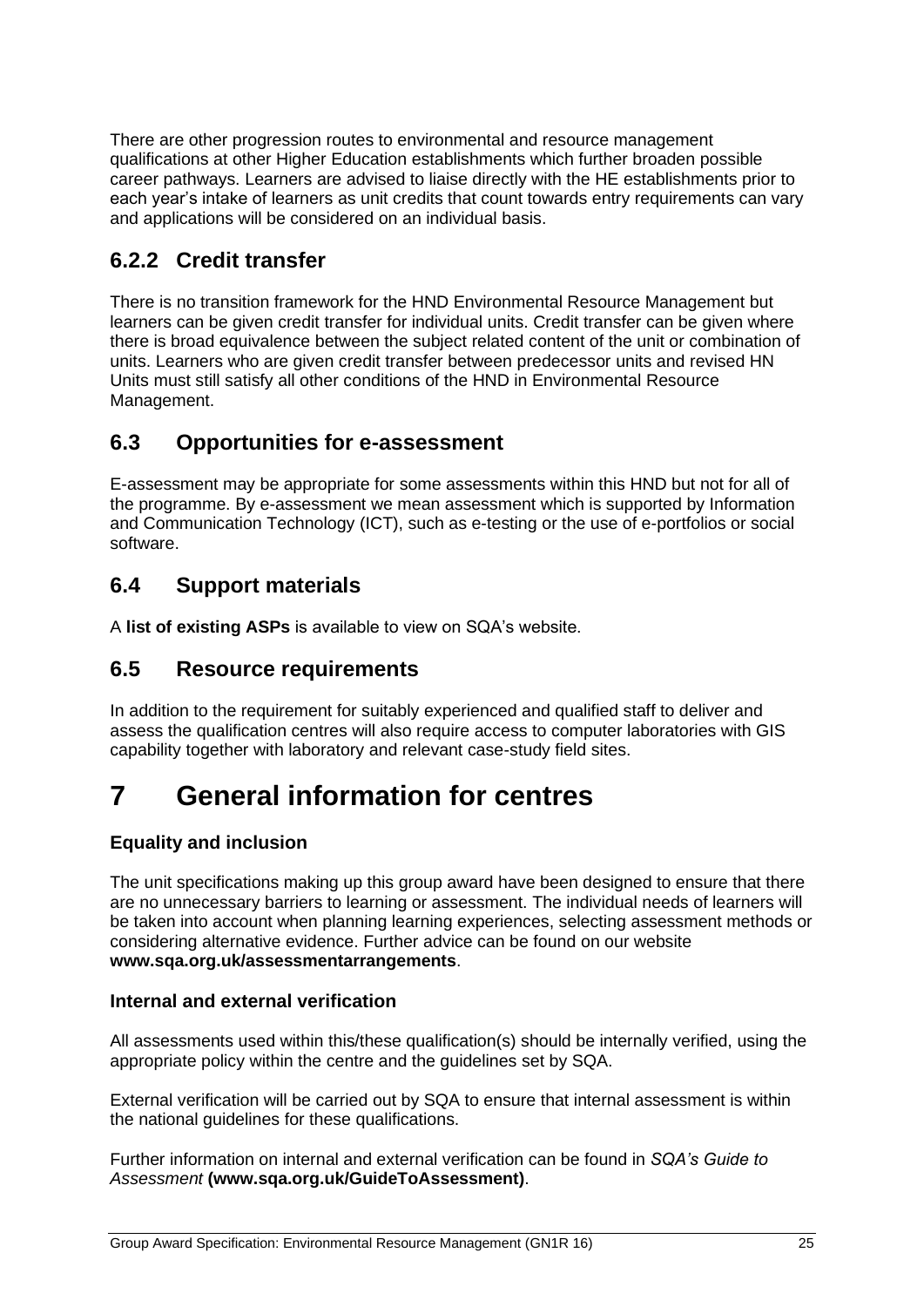# <span id="page-27-0"></span>**8 Glossary of terms**

**Embedded Core Skills:** is where the assessment evidence for the unit also includes full evidence for complete Core Skill or Core Skill components. A learner successfully completing the unit will be automatically certificated for the Core Skill. (This depends on the unit having been successfully audited and validated for Core Skills certification.)

**Finish date:** The end of a group award's lapsing period is known as the finish date. After the finish date, the group award will no longer be live and the following applies:

- ◆ learners may not be entered for the group award
- the group award will continue to exist only as an archive record on the Awards Processing System (APS)

**Graded unit:** Graded units assess learners' ability to integrate what they have learned while working towards the units of the group award. Their purpose is to add value to the group award, making it more than the sum of its parts, and to encourage learners to retain and adapt their skills and knowledge.

**Lapsing date:** When a group award is entered into its lapsing period, the following will apply:

- the group award will be deleted from the relevant catalogue
- the group award specification will remain until the qualification reaches its finish date at which point it will be removed from SQA's website and archived
- no new centres may be approved to offer the group award
- centres should only enter learners whom they expect to complete the group award during the defined lapsing period

**SQA credit value:** The credit value allocated to a unit gives an indication of the contribution the unit makes to an SQA group award. An SQA credit value of 1 given to an SQA unit represents approximately 40 hours of programmed learning, teaching and assessment.

**SCQF:** The Scottish Credit and Qualification Framework (SCQF) provides the national common framework for describing all relevant programmes of learning and qualifications in Scotland. SCQF terminology is used throughout this guide to refer to credits and levels. For further information on the SCQF visit the SCQF website at **[www.scqf.org.uk](http://www.scqf.org.uk/)**.

**SCQF credit points:** SCQF credit points provide a means of describing and comparing the amount of learning that is required to complete a qualification at a given level of the Framework. One National Unit credit is equivalent to 6 SCQF credit points. One National Unit credit at Advanced Higher and one Higher National Unit credit (irrespective of level) is equivalent to 8 SCQF credit points.

**SCQF levels:** The level a qualification is assigned within the framework is an indication of how hard it is to achieve. The SCQF covers 12 levels of learning. HNCs and HNDs are available at SCQF levels 7 and 8 respectively. Higher National Units will normally be at levels 6–9 and graded units will be at level 7 and 8. National Qualification Group Awards are available at SCQF levels 2–6 and will normally be made up of National Units which are available from SCQF levels 2–7.

**Subject unit:** Subject units contain vocational/subject content and are designed to test a specific set of knowledge and skills.

**Signposted Core Skills:** refers to opportunities to develop Core Skills arise in learning and teaching but are not automatically certificated.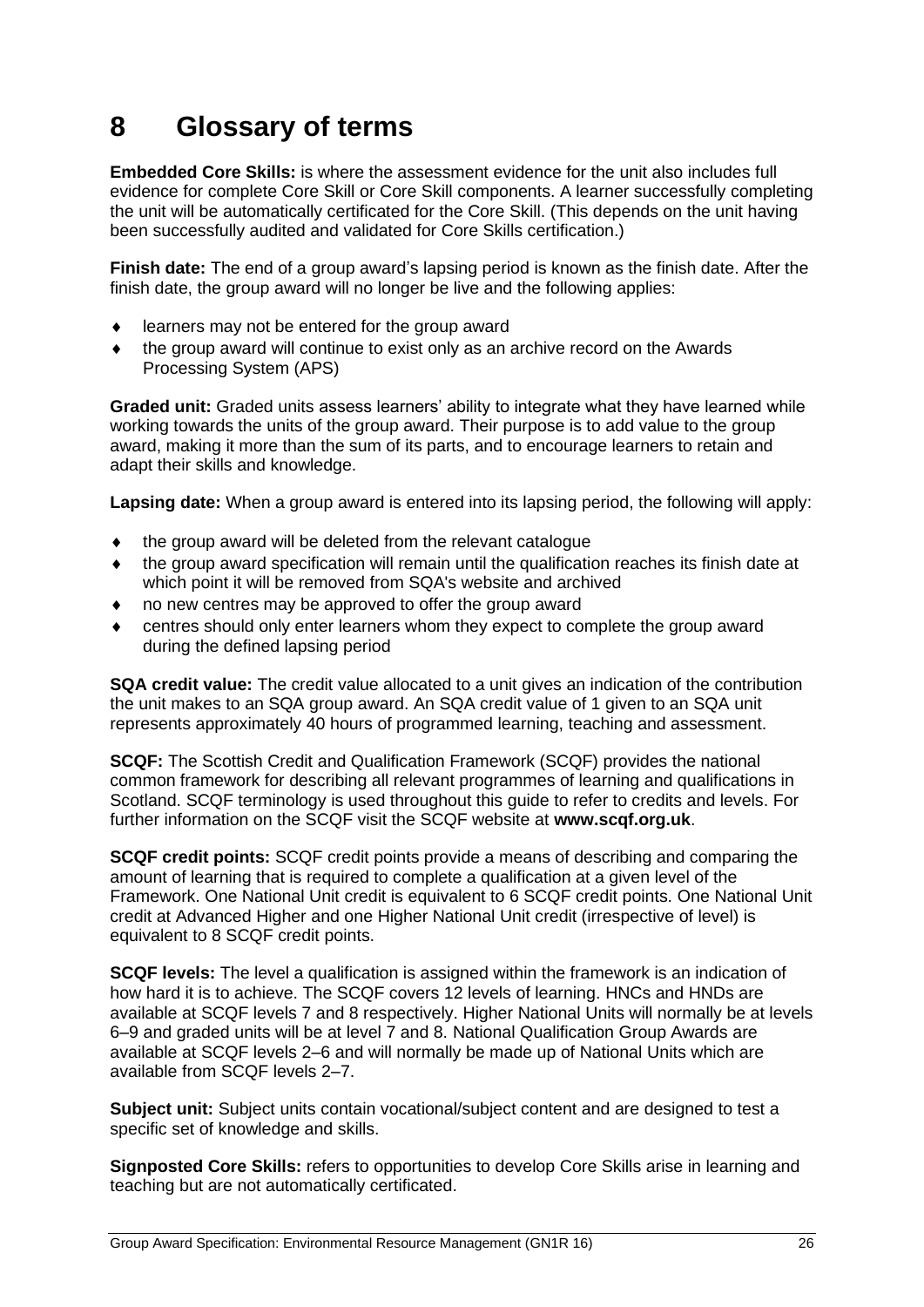### **History of changes**

It is anticipated that changes will take place during the life of the qualification and this section will record these changes. This document is the latest version and incorporates the changes summarised below. Centres are advised to check SQA's APS Navigator to confirm they are using the up to date qualification structure.

**NOTE:** Where a unit is revised by another unit:

- No new centres may be approved to offer the unit which has been revised.
- Centres should only enter learners for the unit which has been revised where they are expected to complete the unit before its finish date.

| <b>Version</b><br><b>Number</b> | <b>Description</b>                                                                                                                                                                       | <b>Date</b> |
|---------------------------------|------------------------------------------------------------------------------------------------------------------------------------------------------------------------------------------|-------------|
| 03                              | <b>Revision of Unit: F7J8 34 Economics Issues: An</b><br>Introduction (finished 31/07/2021) has been replaced by<br>J462 34 Economics Issues: An Introduction (start date<br>01/08/2020) | 26/04/20    |
| 02                              | Revision of Unit: F1RJ 34 Business Management: An<br>Introduction (finish date 31/07/21) has been replaced by<br>J1BV 34 Business Management: An Introduction (start<br>date 01/08/18)   | 31/07/18    |
|                                 |                                                                                                                                                                                          |             |
|                                 |                                                                                                                                                                                          |             |
|                                 |                                                                                                                                                                                          |             |
|                                 |                                                                                                                                                                                          |             |
|                                 |                                                                                                                                                                                          |             |
|                                 |                                                                                                                                                                                          |             |
|                                 |                                                                                                                                                                                          |             |
|                                 |                                                                                                                                                                                          |             |
|                                 |                                                                                                                                                                                          |             |
|                                 |                                                                                                                                                                                          |             |
|                                 |                                                                                                                                                                                          |             |

#### **Acknowledgement**

SQA acknowledges the valuable contribution that Scotland's colleges have made to the development of this qualification.